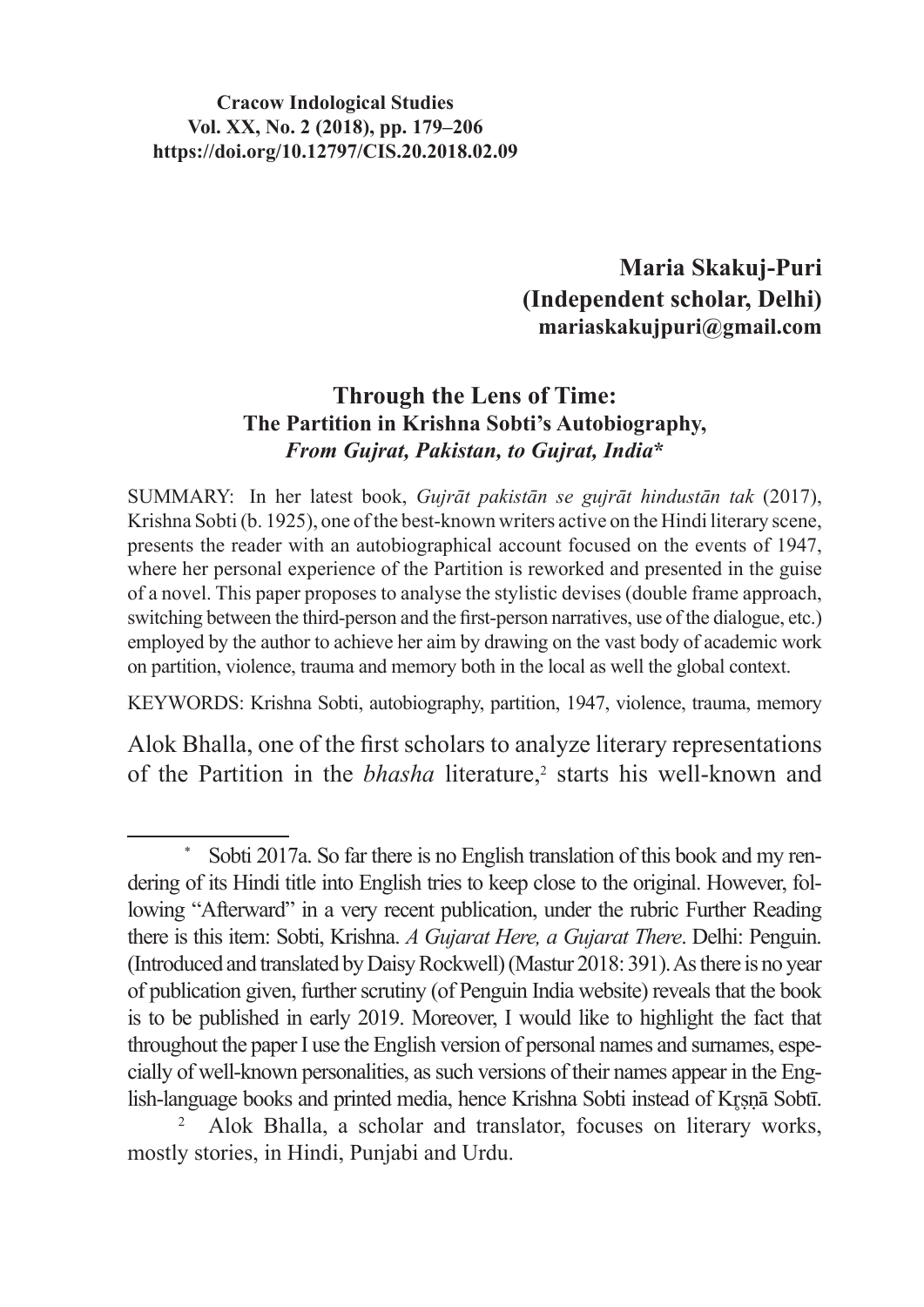often cited interview with Krishna Sobti with an observation which is followed by a question:

Most novels about the partition are autobiographical, drawing on personal memories. This raises an interesting question. What kind of language and tone does one use so that what is written is not merely a record of horror but an attempt to understand something of ourselves?<sup>1</sup>

Not disputing Alok Bhalla's prefatory remarks, Krishna Sobti, who in 1947, when the Partition took place, was 22 years old, responds by placing her own writing and her post-Partition life alongside the writings and lives of other writers with similar, traumatic experience:

For my generation of writers, it [the Partition—MSP] was not so much a happening or a historical event but a living history, easily the most massive experience of a kind that became an encounter between man and reality, a collision between a political agenda and a long tradition of pluralism. Writers on both sides soon realized that after so much of hatred, violence and killings, human values had to be affirmed and restored. (Bhalla in Sen 1997: 55)

This statement is elucidated and personalized a couple of paragraphs later, still a part of Sobti's answer to the first question:

A novelist makes use of his or her experiences many years after the event. I am surprised that till recently I had not paid much attention to this fact. I had not realized it even when I reread my story *Sikka Badal Gaya* recently. I am not sure if I still understand the creative process. Maybe, earlier, I was much too close to the events. I was a part of them and didn't have the skills to deal with them. I did, however, sense even then that it was necessary to look beyond the immediate horror – that it was necessary to salvage something that remained untouched by violence. (ibid.: 56)

It seemed pertinent to quote extensively from this interview, basically a by-product of Bhalla's interest in the Partition writing, as it was one of the very first (if not the first) scholarly interviews with the writer

<sup>&</sup>lt;sup>1</sup> Bhalla, "Memory and History: Krishna Sobti in Conversation with Alok Bhalla", in Sen 1997: 55.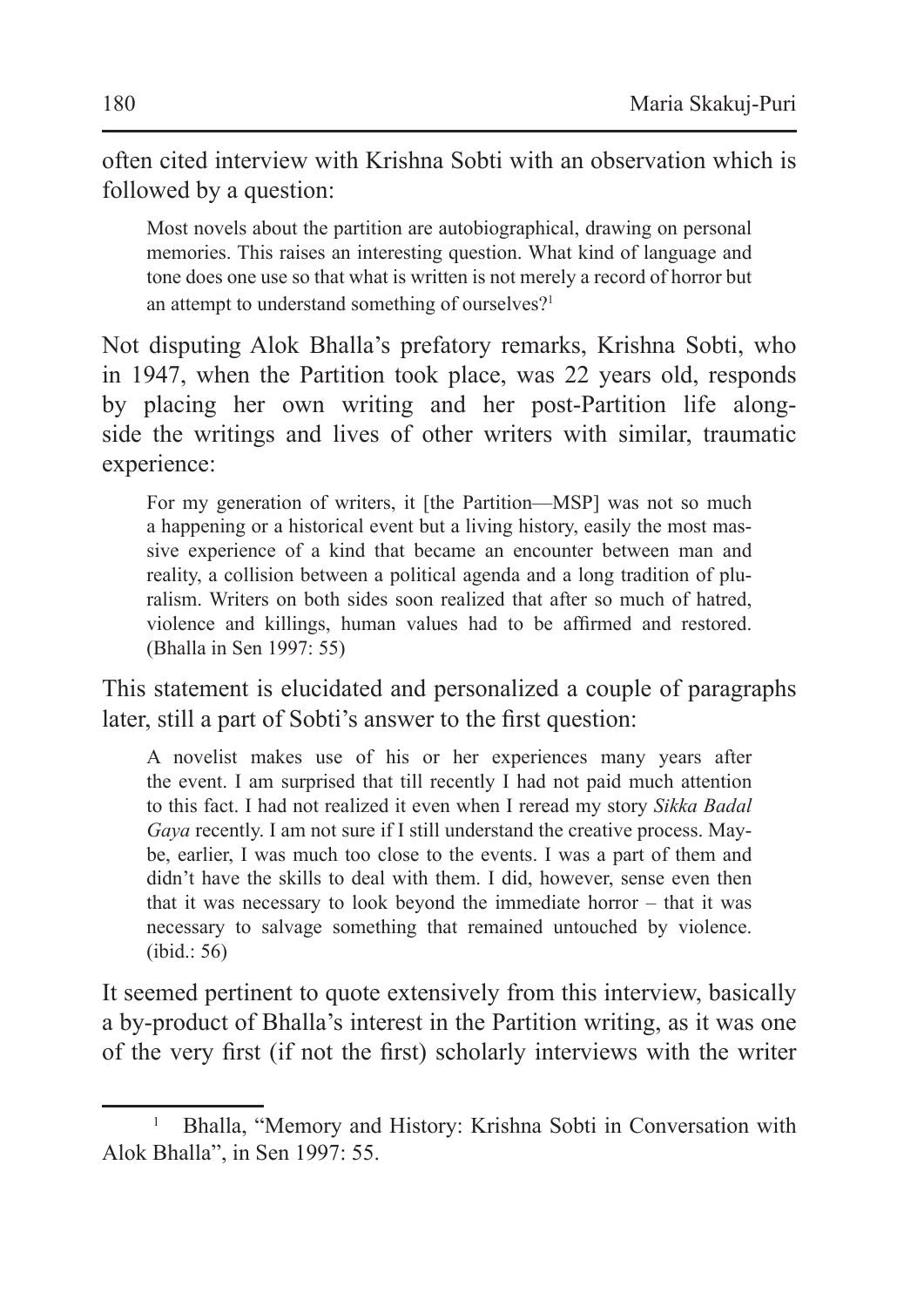to appear in English. The time it was published<sup>2</sup>—in 1997, the year that marked the 50<sup>th</sup> anniversary of Indian independence and is now viewed as the watershed in the academic studies on the Partition<sup>3</sup>—Krishna Sobti, though a well-known Hindi writer, was virtually unknown to the English-speaking world. As none of her novels had been yet translated into English, Anglophone readers had only her formidable reputation and a handful of stories to go on.

Krishna Sobti was born in 1925 in the town of Gujrat (now in Pakistan), and her childhood passed between her grandparents'4 ancestral havelis in rural Punjab, and her nuclear family homes in the capitals of Delhi and Shimla, where her father, a central government employee, was posted.5 She did her schooling in Shimla, at Lady Irwin School, and then joined Fatehchand College in Lahore. Her literary debut came in 1944 with a story called *Lāmā*, which was soon followed by another story, *Nafīsā*. 6 Sometime at the beginning of 1947 she travelled

Incidents of communal violence, especially 1984 anti-Sikh riots, led to the re-examination of violence attending the Partition of India and the emergence of the independent Indian state. The 1990s saw the publications of such seminal works on the Partition as Butalia 1998, Menon and Bhasin 1998, Hasan 1995, and others.

<sup>5</sup> In the pre-independence India, the British government of India, with all its departments and employees, shifted in summer from Delhi to Shimla, known as the summer capital.

<sup>6</sup> Both these stories are included in the story collection *Badlõ ke ghere* (1980). In a recent interview with Trisha Gupta (1 September 2016, *Caravan*) Krishna Sobti gives same dates for *Lāmā* and *Nafīsā* (1944); both

<sup>&</sup>lt;sup>2</sup> I know of five publications that contain this interview, of which three are in English, and two in Hindi: 1. as "Memory and History on the Partition" in *IIC Quarterly*, 24(2–3) Monsoon 1997: 55–79 (Bhalla 1997a); 2. as "Memory and History: Krishna Sobti in Conversation with Alok Bhalla" in: Sen 1997: 55–78; 3. as "Memory and History", in Bhalla 2006; the third version is the most extensive; 4. as "Smrti aur itihās. Ālok bhallā kī bātcīt" in Sobti 2005: 121–143, tr. from English: Mukesh Kumār; 5. as "Smrti aur itihās. Ālok bhallā kī bātcīt" in Sobti 2018a: 29–48; both the Hindi texts are identical.

<sup>4</sup> Both maternal and paternal.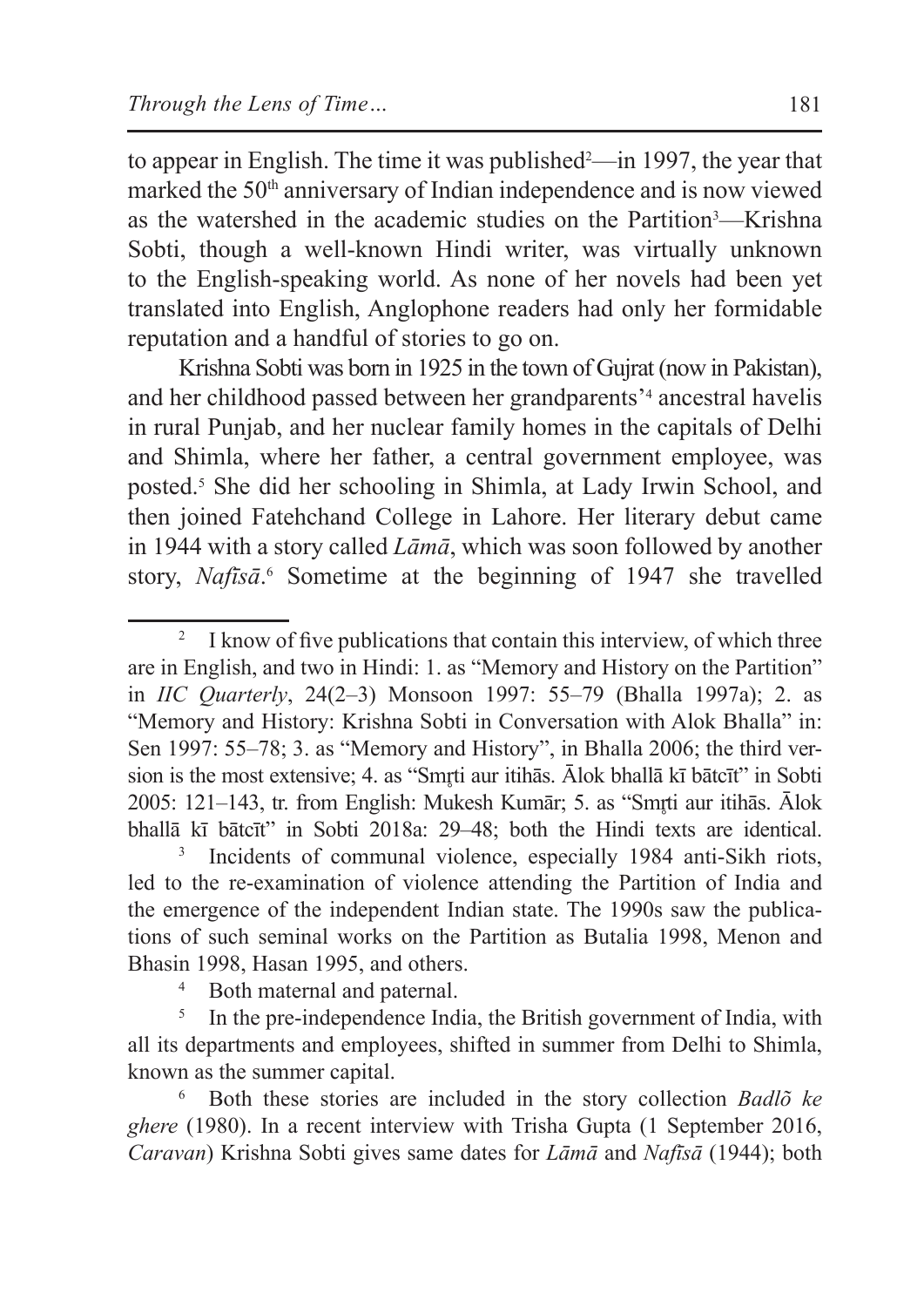to Delhi, in time to celebrate her birthday which falls in February. She never went back to Lahore. 15 August 1947 found her, and her immediate family, in their government quarters near Connaught Place, right in the heart of the recently completed British New Delhi. Initially involved in work with the refugees, most probably women, for names such as Padmaja (Naidu) and Sarla (Behen) are mentioned,<sup>7</sup> and thinking of pursuing, by and by, an M.A. course, Sobti ultimately decided to leave Delhi and take up a job in Sirohi Raj, a princely state on the border of Rajasthan and Gujarat. Though the job advertised for was to run a primary school, she eventually became a governess to the child Tej Singh, the maharaja of Sirohi. Her fictionalized autobiographical narrative, *From Gujrat, Pakistan, to Gujrat, India*, launched in January 2017 at the New Delhi World Book Fair<sup>8</sup> when she was almost 92, revisits the two-years period (1950–1952) she spent in Sirohi. Prior to this book, Krishna Sobti has authored eight novels and/or novellas;<sup>9</sup> a collection of short stories;<sup>10</sup> three works of non-fiction

were published in the weekly *Vicār*, a leading literary magazine of the day (as Krishna Sobti tells her interviewers, Tarun Bhartiya and Jayeeta Sharma, *The Wordshmiths*, Katha, New Delhi); as for *Sikkā badal gayā* we have 1950 as given to Trisha Gupta, but in *Gujrāt pākistān se gujrāt hindustān tak*, the protagonist, a stand-in for Krishna Sobti, gives the name of her first published story as *Sikkā badal gayā*; *Sikkā badal gayā* was published first in *Pratīk*, a magazine edited by Sachchidanada Vatsyayan Ageya.

Sobti 2017a: 54–55. The two women mentioned by name worked with women refugees, many of whom had been abducted and raped in the communal violence attending the Partition.

<sup>8</sup> Hindi language publishers have a large presence at the Book Fair, with Rajkamal Prakashan, who publish Krishna Sobti's books, commanding usually the largest stall, followed by Vani Prakashan and others.

<sup>9</sup> *Ḍār se bichuṛī* (1958), *Mitro marjānī* (1966), *Yārõ ke yār* and *Tin pahāṛ* (both in 1968), *Sūrajmukhī ā͂dhere ke* (1972), *Zindagīnāmā* (1979), *Ai laṛkī*  (1991), *Samay sargam* (2000), *Dil-o-daniś* (2006), *Jainī maharbān siṃh* (2009). I group Sobti's fictional works under the rubric of novel/novella without getting into the debate. For the discussion of the genre of *Ai laṛkī*, see Strelkova 2010.

<sup>10</sup> *Badlõ ke ghere* (1980).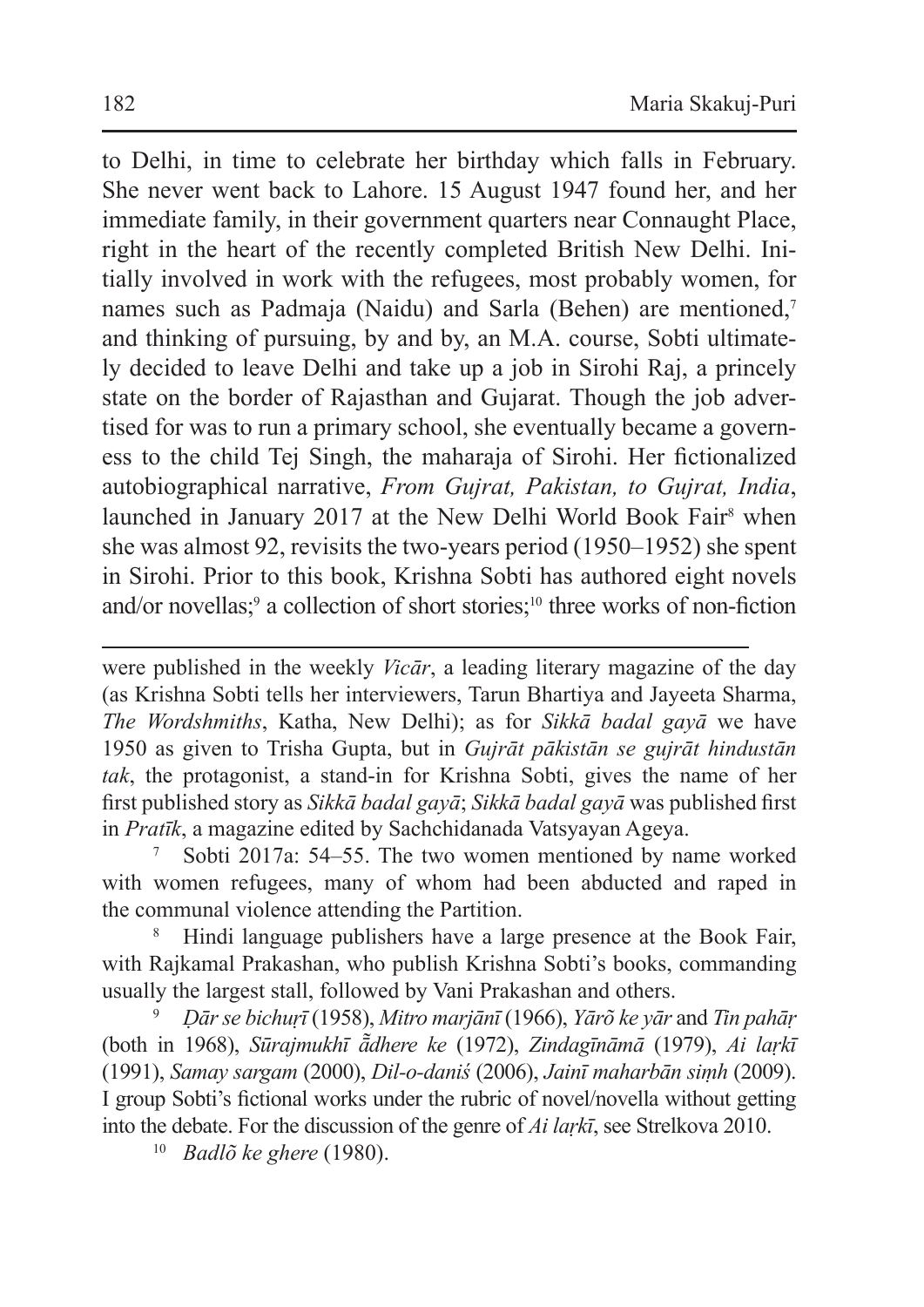(which include a memoir in the form of letters addressed to her niece, Sarwar;<sup>11</sup> a book of conversations with Krishna Baldev Vaid;<sup>12</sup> and a travelogue13) as well asthree volumes of literary sketches.14 Soon after the publication of *From Gujrat, Pakistan, to Gujrat, India*, three more books have appeared bearing her name.15 Her extraordinary novel, *Zindagīnāmā*, published in 1979, brought her the 1980 Sahitya Akademi award for Hindi. She was the first woman to have received it in that language category and still only one of four.16 Though it is usual for Sahitya Akademi to publish the award-winning works in translation, both into other regional languages as well as English, this did not happen with *Zindagīnāmā*, probably due to its very complex idiom. Though eventually there were some *bhasha* translations,17 the novel did not become available to Anglophone readers until 2016.18 Writing soon after its publication in English Trisha Gupta notes:

Despite her enormous stature, only six of Sobti's books have been translated into English. We have come some distance from the 1990s, when her total inaccessibility outside Hindi allowed the well-informed editors of *Women Writing in India* to think that she wrote in a single dialect. Still, much of her work remains to be translated, and some of the existing efforts leave much to be desired. (Gupta 2016)

<sup>15</sup> A book of literary criticism dedicated to Muktibodh: *Muktibodh: ek vyaktitv sahī kī talāś mẽ* (2017); a selection of writing on Delhi excerpted from earlier works: *Mārfat Dillī* (2018); a book of interviews, *Lekhak kā jantantr: Kr̥ṣna Sobtī se sākṣātkār* (2018). Some interviews in the last book have been already published earlier in Hindi, for ex. in *Śabdõ ke ālok mẽ*, while others have been specially translated from English for this volume.

<sup>16</sup> The other three women writers for Hindi are: Alka Saroagi (2001), Mridula Garg (2013) and Nasira Sharma (2016). Sahitya Akademi awards are conferred since 1955.

<sup>17</sup> Nirupama Dutt (Dutt 2016) mentions that noted Punjabi writer, Gurdial Singh (1926–2016), translated it into Punjabi and it was published in 1994.

<sup>18</sup> Sobti 2016b; the original title is retained in the English translation.

<sup>11</sup> *Śabdõ ke ālok mẽ* (2005).

<sup>12</sup> *Sobtī vaid samvād. Lekhan aur lekhak* (2007).

<sup>13</sup> *Buddh kā kamaṇḍal laddākh* (2012).

<sup>14</sup> *Ham Haśmat*, vol. 1—1977, vol. 2—1999, vol. 3—2012.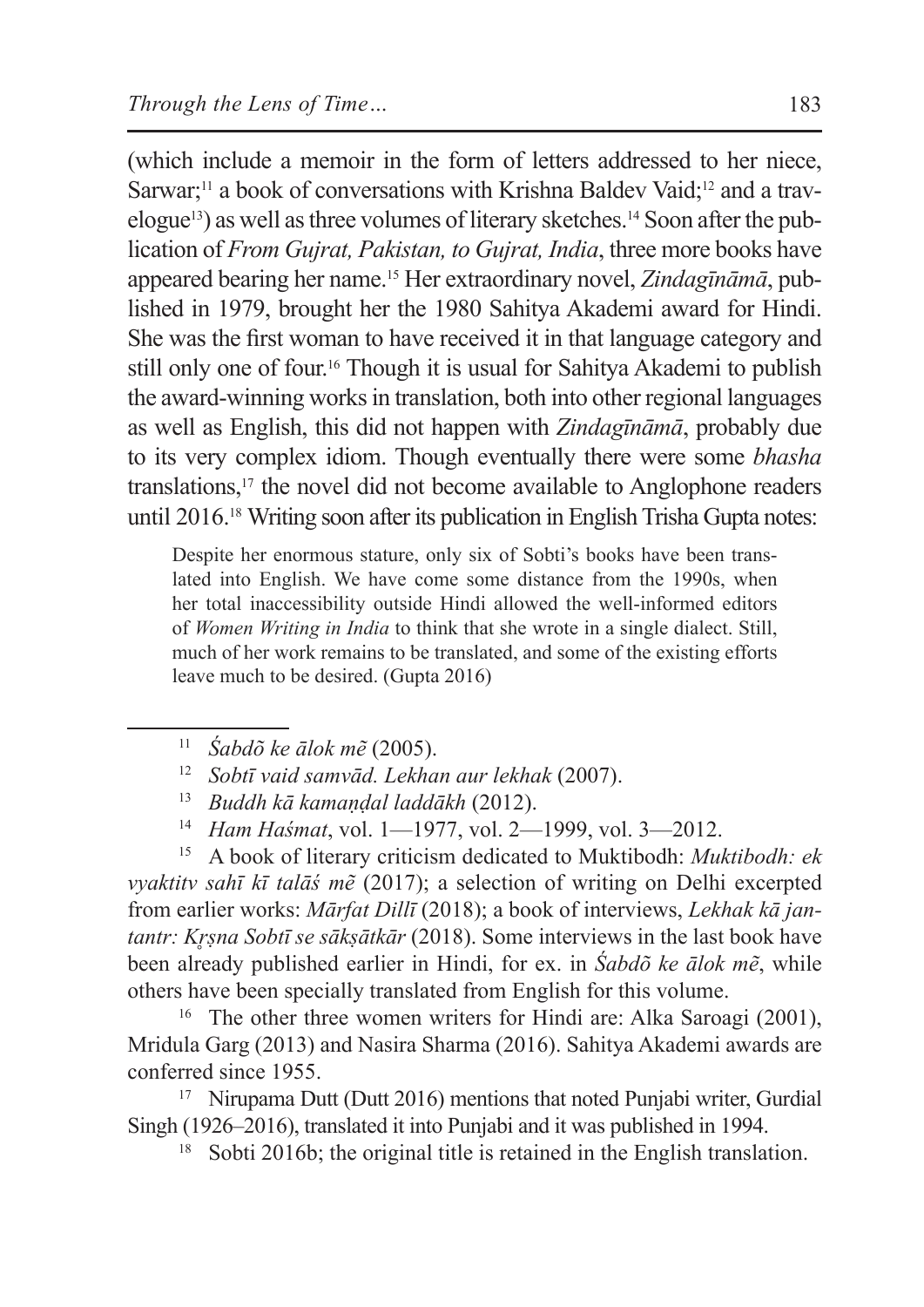The absence of Krishna Sobti from the seminal anthology *Women Writing in India*<sup>19</sup> surprises today but this is how the editors had explained the omission then:

For volume 2, we wanted to include the work of Krishna Sobti, one of the leading contemporary Hindi writers, but she writes in a dialect [the] translators felt would be difficult to render into standard English and uses an earthy, lewd diction. Standard forms of English, sanitized as they have been over the last two hundred years, just did not stretch into anything that resembled the scope of Sobti'sidiom. (Tharu and Lalita 1993: vol 2: xx–xxi)

Despite such an awkward beginning to her association with women's writing in India<sup>20</sup> and notwithstanding her complex relationship with the Hindi language, Krishna Sobti was read with great interest by stalwarts of Hindi literature and soon came to be considered one of its most important voices. Ravindra Kaliya (1938–2016) calls her "the princess of Hindi short story".<sup>21</sup> She is valued for her unique literary style; her loyalty to a very personal, Punjabi-infused Hindi diction (even though many find it at times difficult to follow<sup>22</sup>); her choice of subjects; and the treatment of her unconventional women protagonists though "to abbreviate her work in terms of her birthplace (Punjab), gender (female) or choice of language is to fall for artificial categories."23 In 1996 she was nominated a Fellow of Sahitya Akademi<sup>24</sup> and in 2017 was presented with the Jnanpith Award,<sup>25</sup> the only

<sup>23</sup> See: Soni 2017.

<sup>24</sup> Sahitya Akademi Fellowships are conferred since 1968 for exceptional literary activities and at any given time there are just 21 Fellows.

<sup>25</sup> A literary award instituted in 1961 and conferred for the first time in 1965. It is given for 'outstanding contribution to literature'to Indian writers

<sup>19</sup> See: Tharu and Lalita 1993.

<sup>&</sup>lt;sup>20</sup> In a more recent anthology of women's writing (Zaidi 2015) Krishna Sobti is represented by an excerpt from her novel *Sunflowers of the Dark*.

<sup>21</sup> Kaliya 2015: 25: *vah jaise hindī kahānī kī rājkumārī thī.*

<sup>22</sup> "Am reading *Zindaginama* (Krishna Sobti) now. Its language seems difficult, the meaning of words not clear. Then I read again and seem to follow the language better. Third time it is really easy, no problems. I feel happy" (Pushpa 2012: 231) (the translation is mine).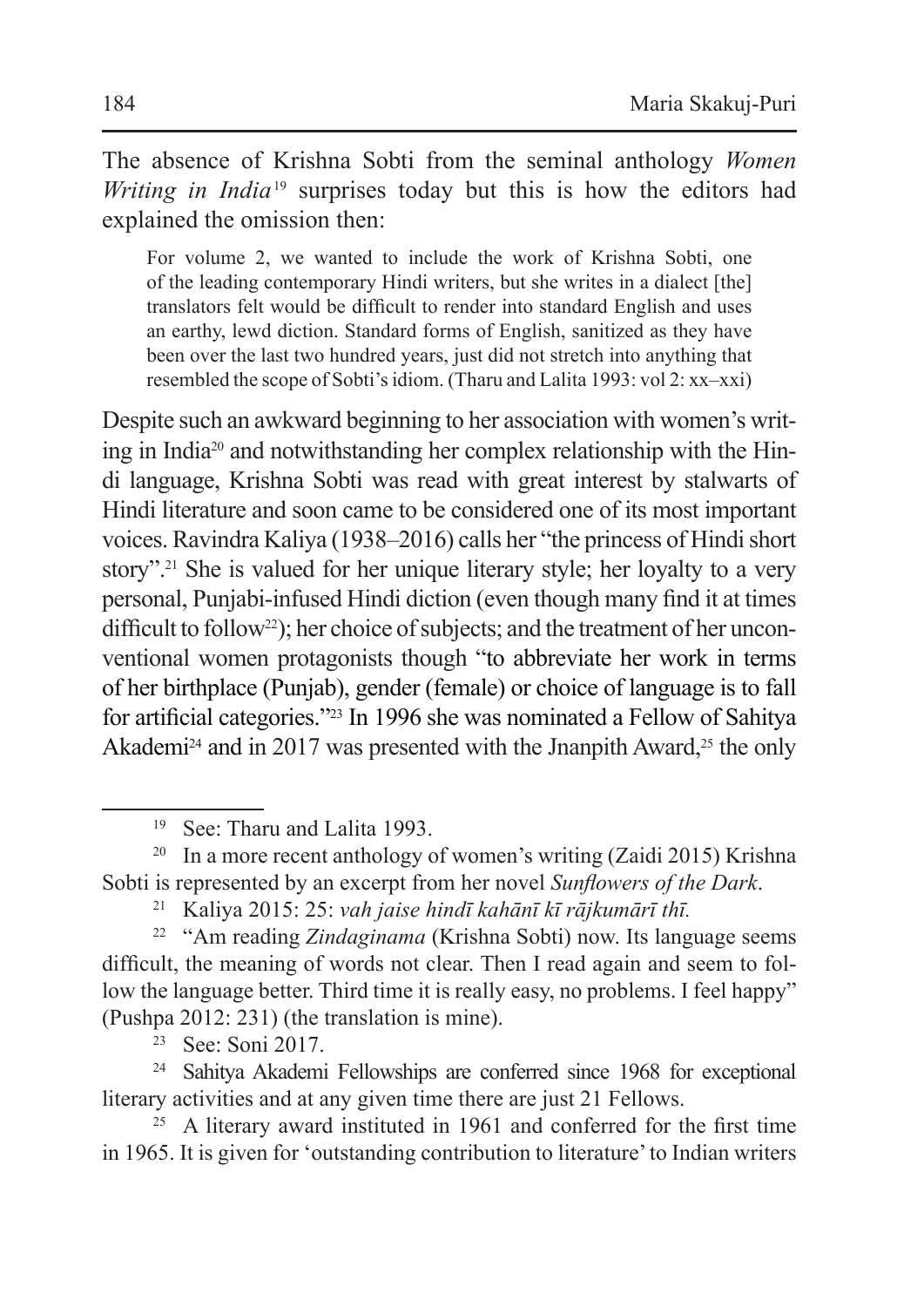second woman after Mahadevi Varma to be so honored. The Selection Board, in its announcement, stated that she had "immensely enriched Hindi literature by experimenting with new styles".<sup>26</sup>

*Gujrāt pākistān se gujrāt hindustān tak* has been variously described as a 'novel',<sup>27</sup> 'a biographical novel',<sup>28</sup> an 'autobiographical novel',<sup>29</sup> or an 'autobiography'.<sup>30</sup> Being essentially a first-person narrative with an occasional shift to a third-person narrative and some additional dialogues thrown in, it could as easily have been termed plainly a novel<sup>31</sup> but for its context. Given the context, with the basic facts matching the events in the life of the author, there can be no doubt in the mind of the reader that the protagonist is the young author herself. This belief is further strengthened by the subsequent interviews with Krishna Sobti, which lend weight to the supposition and confirm the claim. Supporting this line of thought are theoretical considerations of scholars such as Sidonie Smith and Julia Watson, who in their essay, "The Trouble with Autobiography: Cautionary Notes for Narrative Theorists", write:

Many decades of work on life writing have complicated our initial understanding of the autobiographical as such and revised our conceptualization of what happens and what is at stake in autobiographical acts. Self-representations and acts of selfnarrating are always located, historical, subjective, political, and embodied.<sup>32</sup>

writing in Indian languages included in the Eighth Schedule to the Constitution of India and in English. 26 "Hindi writer Krishna Sobti chosen forJnanpithAward". In: *The Hindu*,

3 Nov. 2017 (no attribution).

<sup>27</sup> "Her recent novel is 'Gujrat Pakistan se Gujrat Hindustan', the most autobiographical of her fiction" (Dutt 2017).

<sup>28</sup> Kuruvilla 2016. Hindi translation (by R. Chetankranti) of this conversation can be found in Sobti 2018a: 212–216 under the title: "Vibhājan aur āzādi ne hamē ek sāf drsti dī thī".

<sup>29</sup> See: Gupta 2016 and Bhardwaj 2017.

<sup>30</sup> "Krishna Sobti wins Jnanpith Award for her contribution to Hindi literature." *Scroll.in*, 3.11.2017.

<sup>31</sup> For the use of literary strategies in autobiographical writings see also Skakuj-Puri 2017.

<sup>32</sup> Smith and Watson 2005: 357 in Phelan and Rabinowitz 2005.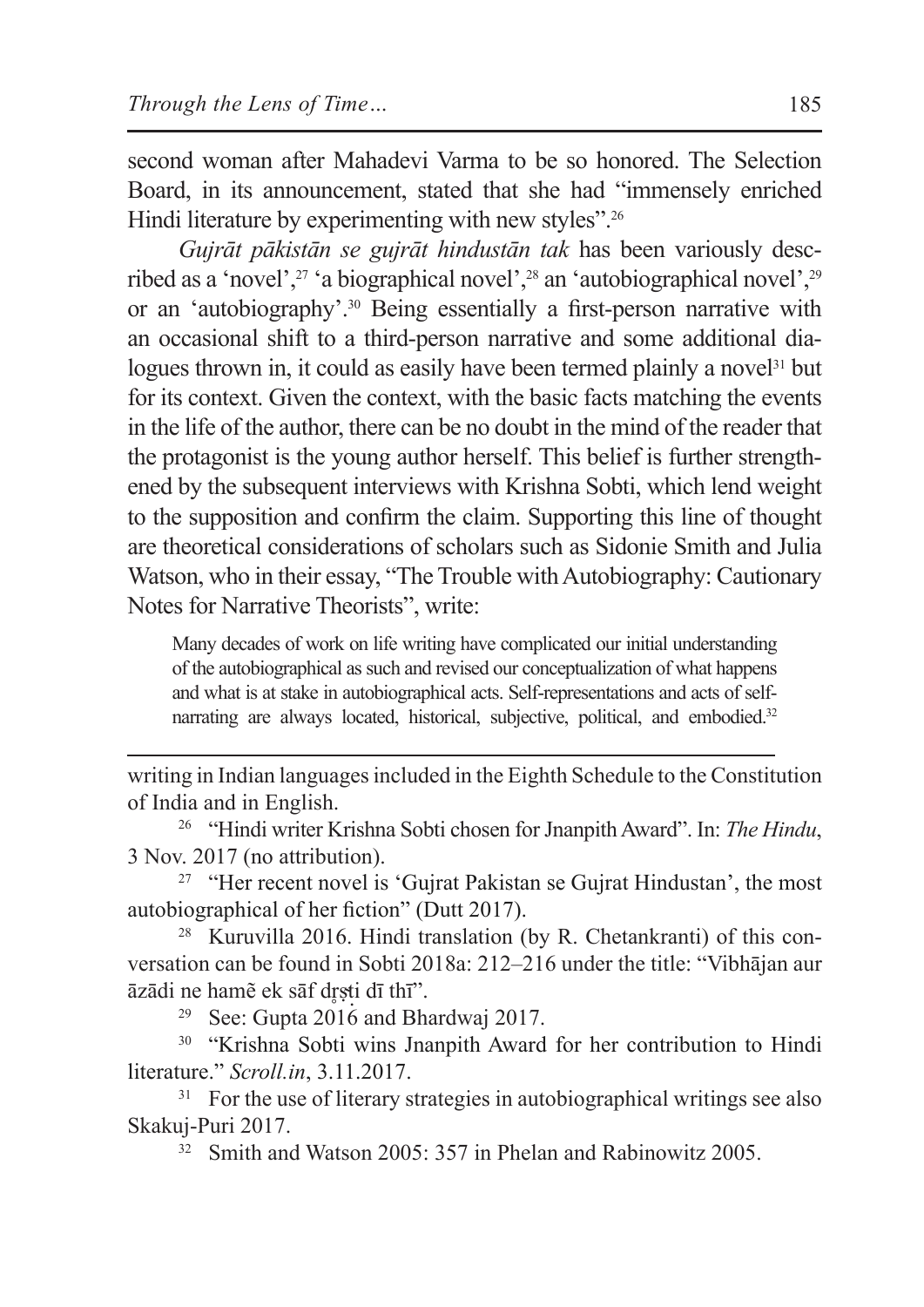Though numerous pieces of Sobti's earlier writings, for example some short stories or certain parts of her novellas, as well as her literary sketches (Browarczyk 2017: 140–154) could be called autobiographical, especially when taken in tandem with her recorded conversations or cross-referenced with her other non-fictional writings, *Gujrāt pākistān se gujrāt hindustān tak* seems to be the very first work that is self-confessedly autobiographical.<sup>33</sup> It deals with a short and well-defined period of the author's life—some two years she had spent in self-exile, in Rajasthan. But for the initial first chapter that takes place in Delhi, the second chapter that is a poetic commentary on the horror of the times, and the closing pages of the book describing events when the protagonist is back in Delhi, the intermediate chapters are basically set in Sirohi. The only interludes from the sojourn there come in the form of work-related journeys to Bombay and Ahmedabad, where the author makes time to meet her extended family, now dispersed; and the last trip, with the young maharaja, to Dehradun and Musoorie. The family reunions provide windows that allow the author to embed the life-stories of her kin within the larger, mostly chronological, post-Partition narrative. As most of the embedded stories deal in one way or another with the Partition, which is also the event that hovers over the goings-on depicted in the first chapter and informs the narrator's decision to leave Delhi and take up a job in Sirohi, the whole book can thus be viewed as a memory project where the octogenarian writer revisits both her youth and the trauma of the Partition.

Krishna Sobti's late narrative venture into the past, possibly one of her last works on offer to the readers, with its well thought-out template and startlingly free of self-indulgent nostalgia, poses an interesting challenge to the scholar. Definitely a writing of a lifetime, but with its many bits and pieces already present or alluded to in earlier publications, and true to its author's belief in the economy of words,

<sup>&</sup>lt;sup>33</sup> Nirmala Jain notes: "For a long time Krishna Sobti neither spoke nor wrote about her personal life openly." (*kr̥ṣṇā sobtī ne apnī nijī zindagī ke bāre mẽ kāfī samay tak khulkar na kuch kahā na likhā*) (Jain 2015: 20).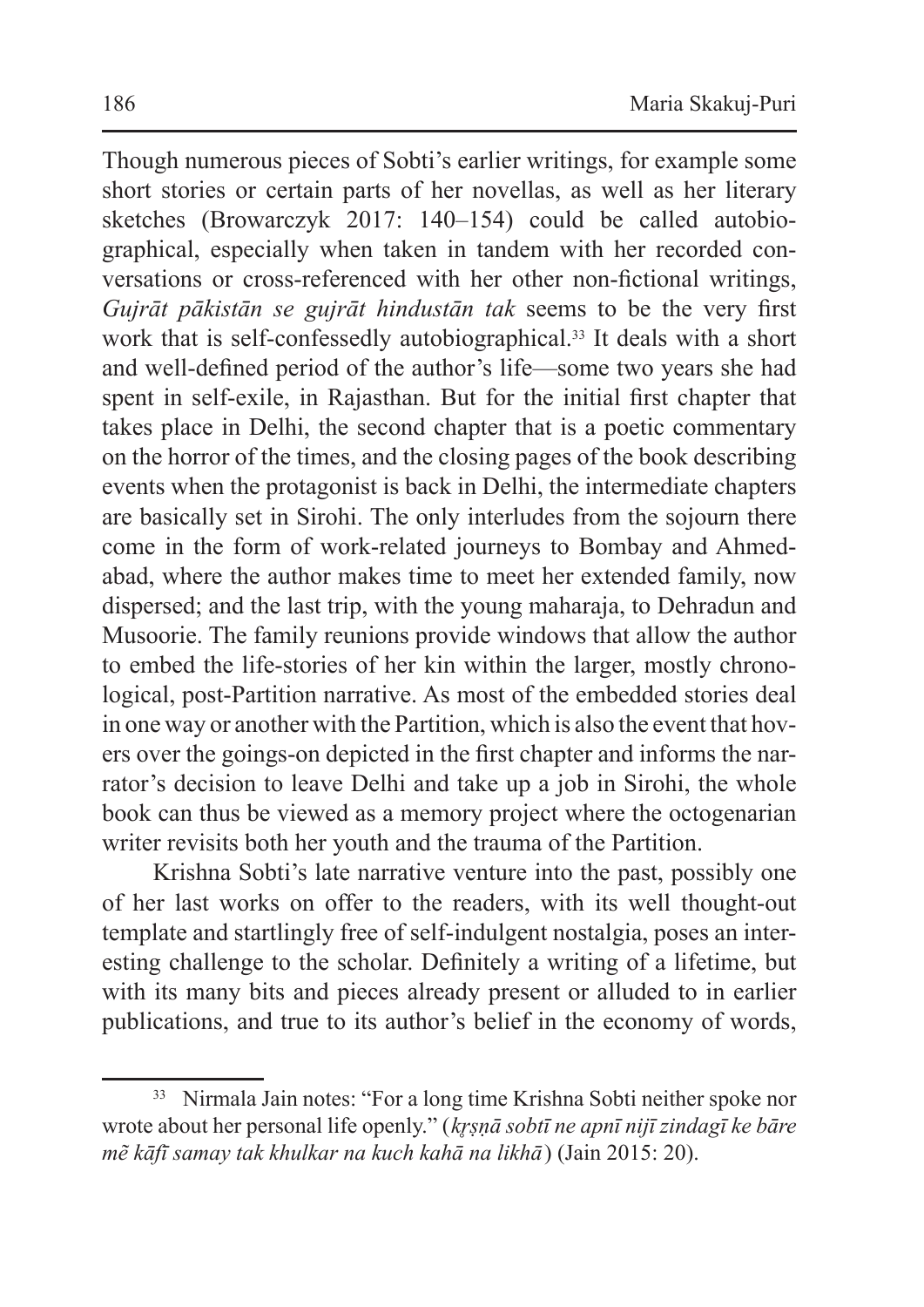it offers a rare insight into a writerly reworking of the traumatic experience expounded in the earlier quoted interview with Alok Bhalla. When placed within the whole body of literary narratives on the Indian Partition, including now also those of the second and third generation writers and academicians, it provides a unique, very personal, but at the same time imbued with universal appeal, appraisal of traumatic events viewed from an almost seventy yearlong perspective, a perspective very rare in the literary production in Hindi (and for that matter, English). In the Indian subcontinent such a perspective could not but have been influenced in some way by the often very engaged debates on the enterprise of nationbuilding, the issues of historical memory, the writing and re-writing of history, and last, but not least, the enduring impact of the Partition on the erstwhile refugees, especially women. With a writer of Krishna Sobti's stature, and given her position within the literary canon in India, 34 it becomes imperative to debate this work as well as her other writings within the larger framework of the global literature on the subject, where different area and theme studies underwrite each other. In the introduction to his study on the subject of partition, albeit in a non-Indian setting, Joe Cleary acknowledges the role the study of the Indian Partition has played in the study of similar events in other geographical locations. He writes:

Some of the finest literature on partition, and some of the most innovative historical theoretical research on the topic, has been written by writers and scholars of the Indian subcontinent. While Irish and Middle Eastern historiography continues to be dominated by the 'high' politics of partition, South Asian historians have begun to investigate the issue from the perspective of those 'below' as well. In so doing, critical new insights on the communal violence that accompanied partition, on the specific experiences of women, and on the role of literature in constructing collective understandings and representations of the traumas involved have been opened up. This South Asian scholarship is immensely suggestive to those interested in the history of partition anywhere  $(\ldots)^{35}$ 

<sup>&</sup>lt;sup>34</sup> See: Cavalieri 2017.<br><sup>35</sup> Cleary 2002. Kindle Edition, Kindle Locations 186–187.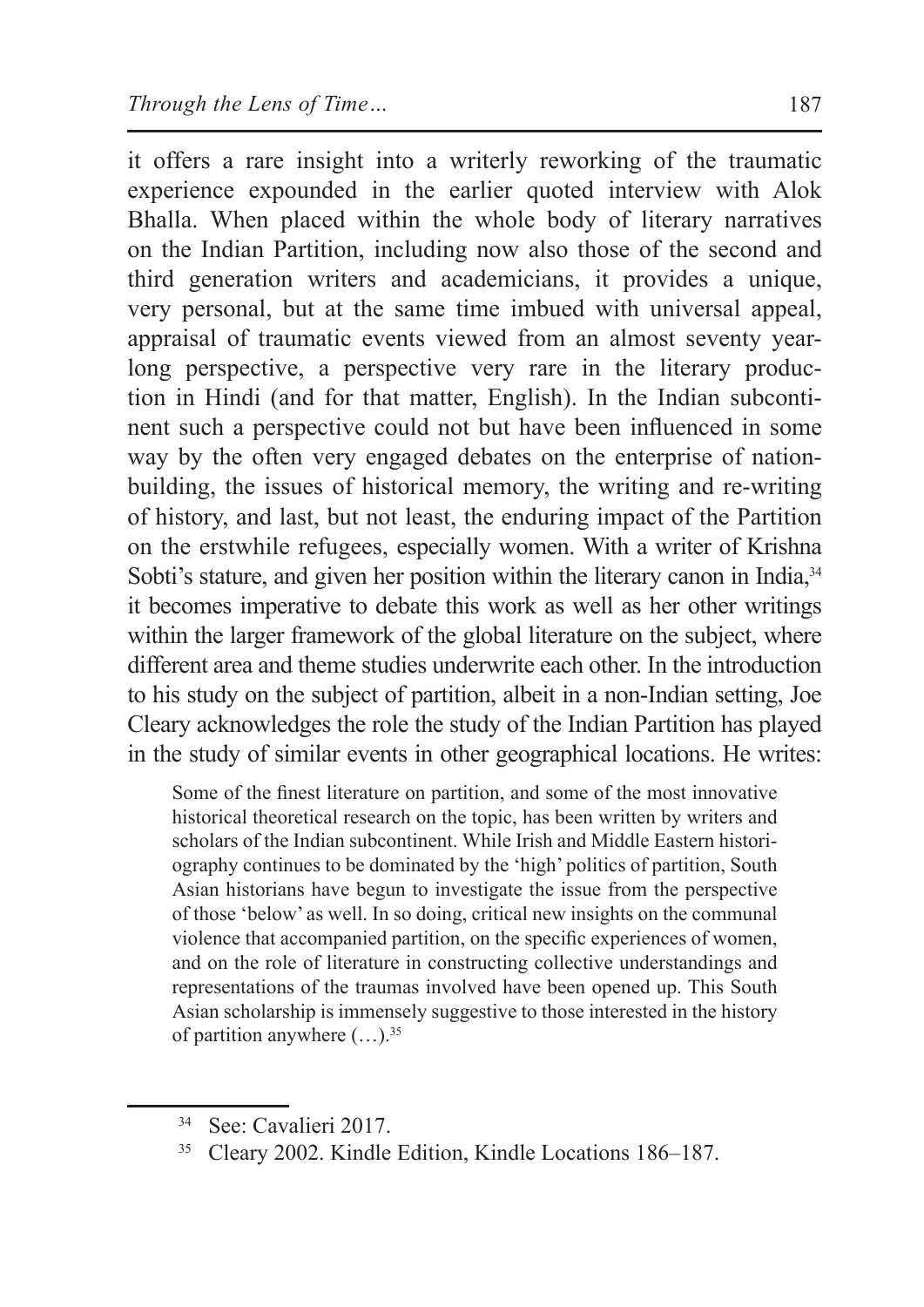Building on Cleary's assessment of the partition literature, specifically the witness narratives and their literary manifestations, Anna Bernard contends: "(…) it is possible to identify distinct genres, plotlines, and esthetic modes within the category of partition literature, with specific reference to romance, the Bildungsroman, and the fragmented narrative" (Bernard 2010: 10). According to her, both the *Bildungsroman*  and the fragmented narrative "seek to critically replicate the process through which the event of partition is memorized" (ibid.: 10–11), with fragmented narrative being "a stylistic rather than a plot category, defined by the use of any kind of episodic or disjunctive narration: spatial, temporal, generic, or perspectival" (ibid.: 23). She further proposes a twofold division within the last category, with the first sub-category to consist of narratives that "try to combat the experiential sense of fragmentation that partition has instigated by performing and then resolving it in the narrative itself" (ibid.), and the second—of narratives that are "distinguished by their refusal to connect their fragments".<sup>36</sup> Krishna Sobti's *Gujrāt pākistān se gujrāt hindustān tak* may be classified then as a fragmented narrative (though possibly with traces of the *Bildungsroman*), however, it is a matter of discussion whether it fits better within the first or the second sub-category.

Further, the long interval of time between the Partition violence and trauma on the one hand and the writing of the book, with its very well thought-out and rounded-off structure, on the other, make a strong case for placing Krishna Sobti's book in the first of the two mentioned subcategories, and give its author the credit of having reworked the trauma within the narrative itself—which in a way she did. Having chosen to remove herself to a place far away from the familial setting of Delhi and the supportive presence of the family, thus compounding the misery of the exile which had already become her inalienable lot with the Partition of India and the forced departure from what she calls her

<sup>36</sup> Bernard 2010: 23. Saadat Hasan Manto's stories on Partition are placed by the author in this category.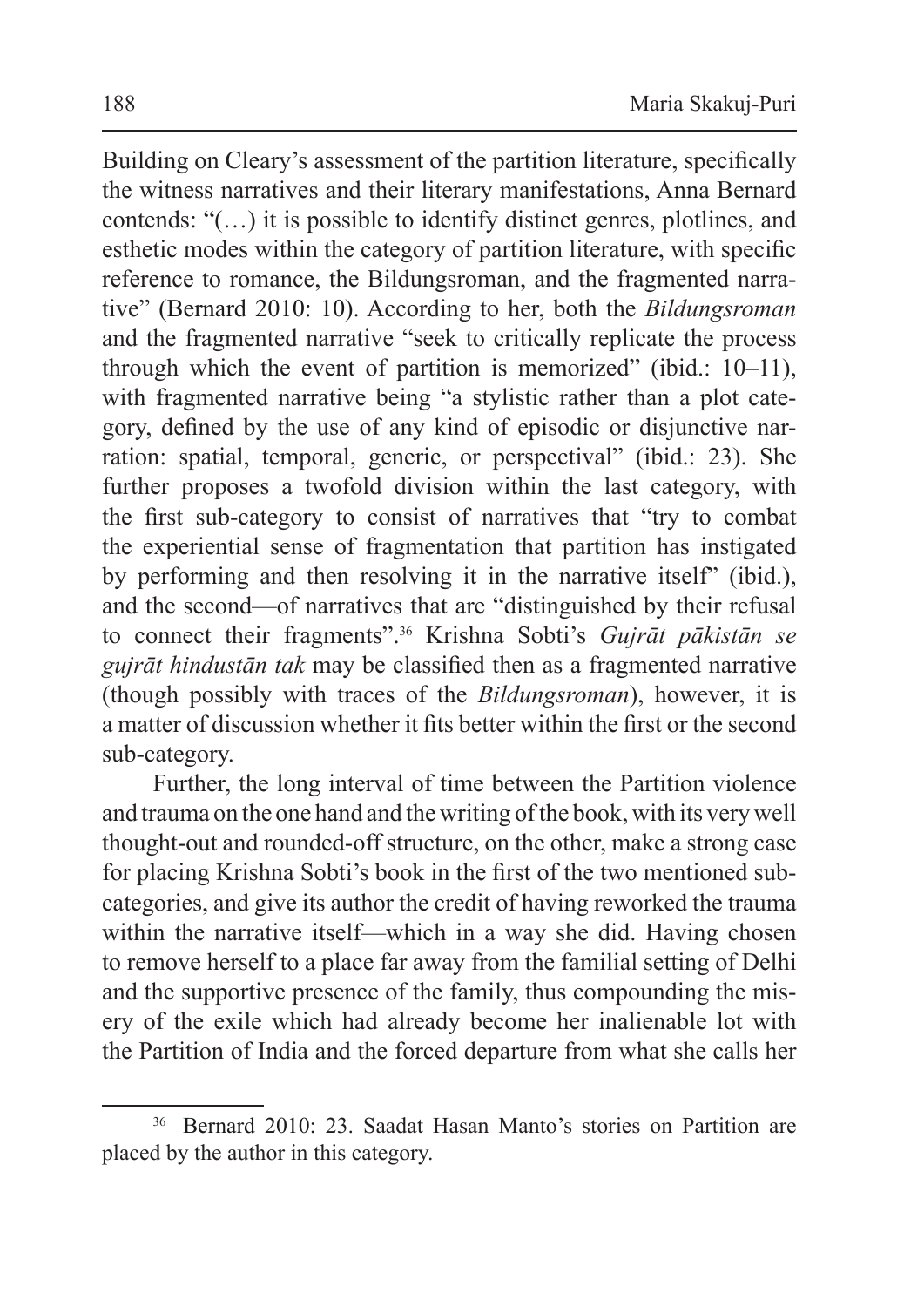homeland,<sup>37</sup> she ultimately returns to the capital after a lapse of some two years and makes a fresh start in the linguistically and culturally familiar surroundings. However, it might be pertinent to confess here that my first impulse was to opt for the second sub-category. This initial choice was supported by the fact that the narrative is disjoint and the fragments pertaining to the Partition are structurally disconnected by being interspersed with the account of the then narrative present or the goings-on centered on Sirohi (for even infrequent travels away from it were basically connected to the chores and duties at Sirohi, which largely unaffected by the Partition, did not revolve around it). When extracted from the whole and pursued in an unbroken sequence, the Partition-related fragments make for horrifying reading, but when encountered during the normal course of reading the book, the physical proximity and numerical abundance of the Sirohi narratives within the whole text moderate the horror and make the reading bearable. This very mature and skilled structural arrangement leaves no doubt that Krishna Sobti under no condition wanted to make an unmitigated statement comparable to that of Manto, neither in her earlier works, nor in this book.<sup>38</sup>

<sup>&</sup>lt;sup>37</sup> I use here the term *homeland* as a short-hand translation of the loaded Hindi/Urdu word *vatan*, especially when used by Krishna Sobti in the phrase *hubbulvatanī* or *love of one's homeland*.

<sup>&</sup>lt;sup>38</sup> For Sobti's views on Manto and the admiration she had for his work, see her essay "Manṭo ko zindā hī sakmjhie kyõki manṭo zindā hai" in Sobti 1999b: 190–195; this essay has appeared earlier under the title "Kyõki manṭo zindā hai" in a 1989 book of extracts, both from the published works as well as the work in progress, *Sobtī ek sohbat* (Sobti 2014c), in the section titled "Ham haśmat". This section, besides certain essays known already from *Ham haśmat* vol I (originally published in 1977), has a few essays which appeared later in *Ham haśmat* vol II (published 1999) and a few essays that never found themselves in any of the *Ham haśmat* volumes, including the third volume published in 2012. The essay "Dillī: naī-purānī" (Sobti 2014c: 327–346) contains certain paragraphs (including the opening ditty), which we find also scattered throughout *Gujrāt pākistān se gujrāt hindustān tak*.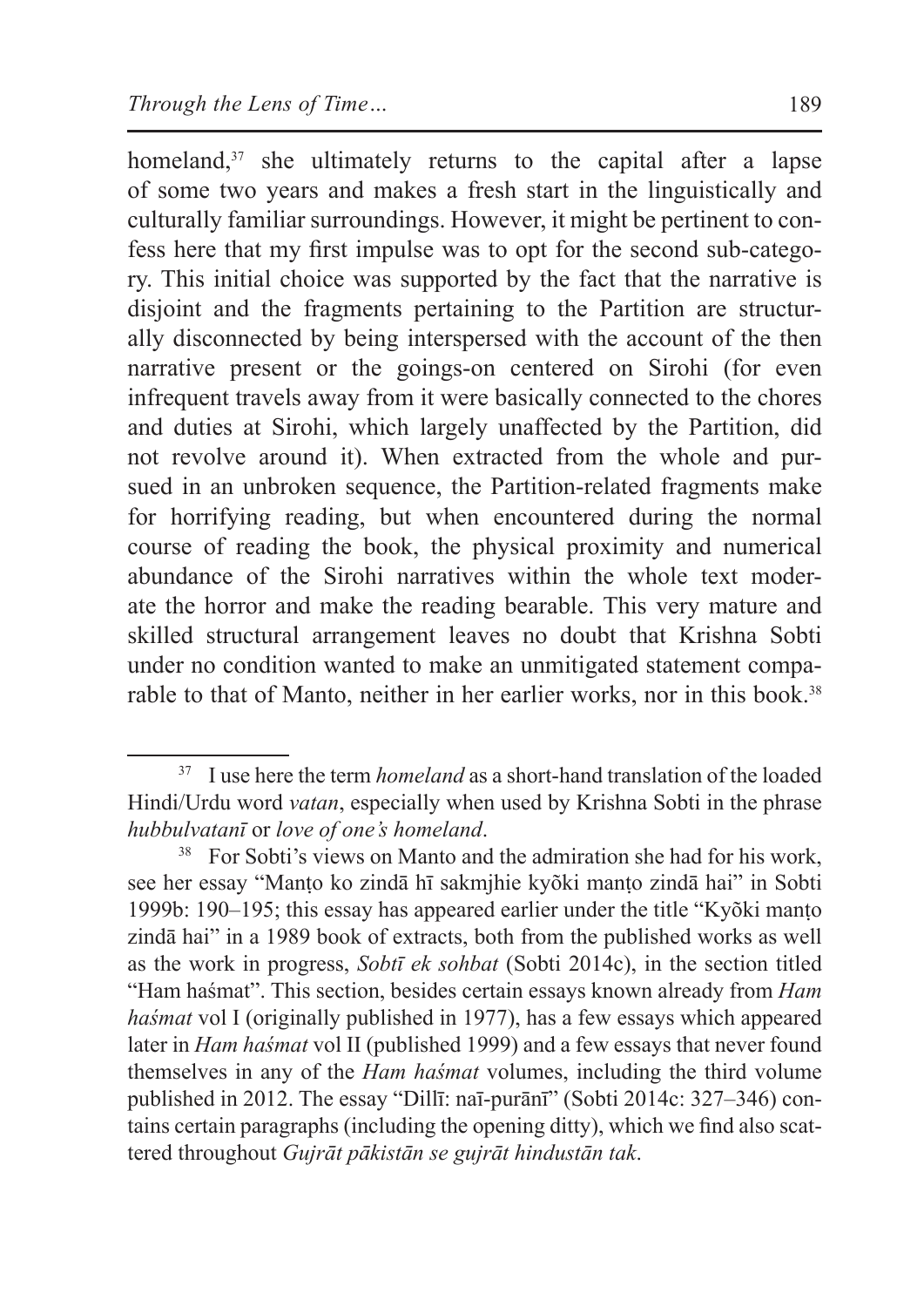In one of her candid moments, speaking of her writing experience, Krishna Sobti reveals:

At times a piece of writing would refuse to germinate for years. On other occasions it happened that ready-to-write, raw subject-matter of a story or a novel, and its 'texture' were there at my fingertips. The same night the complete story would come to life right in front of  $(my)$  eyes.<sup>39</sup>

Though written much before the publication of *Gujrāt pākistān se gujrāt hindustān tak*, this piece of information on a book that refuses to grow and assume its true form could easily be applied to this last title, which undoubtedly took decades to mature. Many of its narratives have already been used before, some in the form of an independent, remontaged compositions, others as a part of an earlier, bigger work. For example, the very short, heart-rending, terse story, "Don't be afraid, I will protect you",<sup>40</sup> acquires a fuller context in *Gujrāt pākistān se gujrāt hindustān tak* where the spectre of Bimbo, a childhood friend, visits the narrator in a haunting dream, addresses her by her childhood name, Kishni, and recounts her tale of woe: on the wedding night she and her newly-wed husband were attacked by a slogan-shouting, bloodthirsty mob, which took her away, chopped off her arms still adorned with wedding bangles, and finally killed her (Sobti 2017a: 103–104). Some twenty pages later Bimbo's personal narrative is supplemented by her mother's point-of-view account of what transpired, once again related by the narrator in the garb of an impending, nightmarish dream (Sobti 2017a: 120–121). Nightmares seem to plague the narrator every time she closes her eyes, in her own bed, during train-travel,

<sup>39</sup> *barso͂ koī racnā ugne kā nām nahī͂ letī. kaī bār aisā huā ki kuch likhne ke lie kisī kahānī-upanyās kā kaccā māl, uskā 'ṭekścar' hāth kī poro͂ mai͂ mahsūs kiyā. usī rāt yah bhī huā ki pūrī-kī-pūrī kahānī ā͂kho͂ ke āge zindā hotī calī gaī* (Sobti 2012 E: 257). All translations from Hindi to English by Maria Skakuj-Puri unless otherwise specified.

<sup>40</sup> Sobti 2006a: 115–116; it is a two-page long story, "Ḍaro mat, mai͂tuhmhārī rakṣā karū͂gā" / *Don't be afraid, I will protect you* in *Bādlo͂ ke ghere* / *Surrounded by Clouds*.As noted on p. 116, this story was written in October 1950.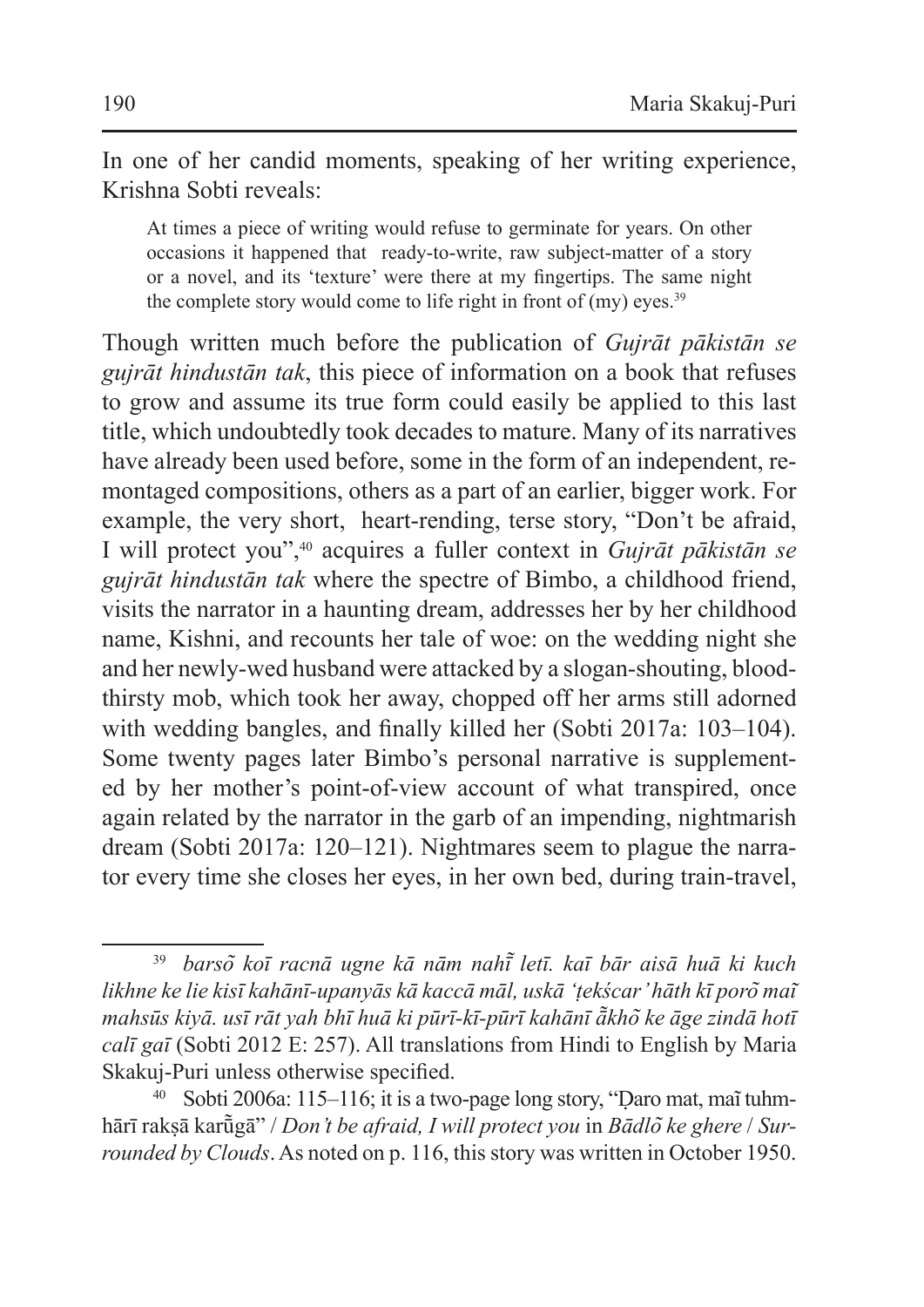in fact whenever her weary eyelids droop. Anything and everything triggers the memory. At one point, when the sight of a young couple on the train is about to set her mind off onto the thought of what happened to Bimbo, she fights back the sleep to stop the descent into another restless, ghost-haunted dream:

She wiped her eyes with the edge of her dupatta and pushed the dream back to Pakistan. Dream, get away, go back! What is the need to disguise yourself as someone here to spy on from over there! I have paid all my debts, there is nothing left.<sup>41</sup>

Moreover, a brief, very cryptic reference to the same event appears right at the beginning of the book, embedded in a passage describing the refugees pouring into Delhi:

All those beaten down people and their bundles, trussed-up belongings, old, discolored trunks, tied-up odds and ends, stained, dirty dupattas, faces—faces burning with impotent hate—faces disfigured by cold, animal loathing; some holding tight onto the memory of the face of a lost young son, *others still [seeing in their mind's eye] the trashing of the bridal bangles on a daughter's wrists till they turn into a bloody tattoo* —*oh, God*—*her arms!* —somebody remembering old parents left behind —homes turned into madhouses—all because of politics! The whole city filled with human beings driven out of their homes.<sup>42</sup>

<sup>41</sup> *usne dupaṭṭe ke chor se ā͂khe͂ po͂chī͂ aur sapne ko pākistān kī aur dhakel diyā. sapno, jāo vahī͂ jāo. yahā͂ bhes badalkar vahā͂ tāk-jhā͂kh karne se kyā phāydā! merī aur se koī udhār bākī nahī͂*(Sobti 2017a: 120). It is pertinent to note that the phrase *bhes badalnā* besides the obvious meanings (changing clothes, putting on disguise) may also refer to assuming another body on rebirth. Similarly, 'here' and 'there' besides referring simply to a terrestrial, geographical location (here—India, there—Pakistan) stand also for the present life on earth and the Hereafter.

<sup>42</sup> *hāre hue yah sab aur aur unke bucke, poṭliyā͂, badrang purānī sandūkiyā͂, gaṭhriyā͂, maile-adhmaile dupaṭṭe, cehre—piṭī huī nafrat se tapte hue—koī ṭhaṇḍī huī khū͂khār nafrat se niḍhāl, koī javān beṭe ke bichure cehre ke sāth saṭā—koī beṭī ke rāngle cūṛõ par salākhõ ko gondte hue—hāy o rabbā—uskī bā͂hẽ—koī pīche chūṭ gae būṛhe mā͂-bāp ko yād kartā gharõ ko pagalkhānā banā diyā—siyāsat ne. sārā śahar bharā hai āpne-āpne*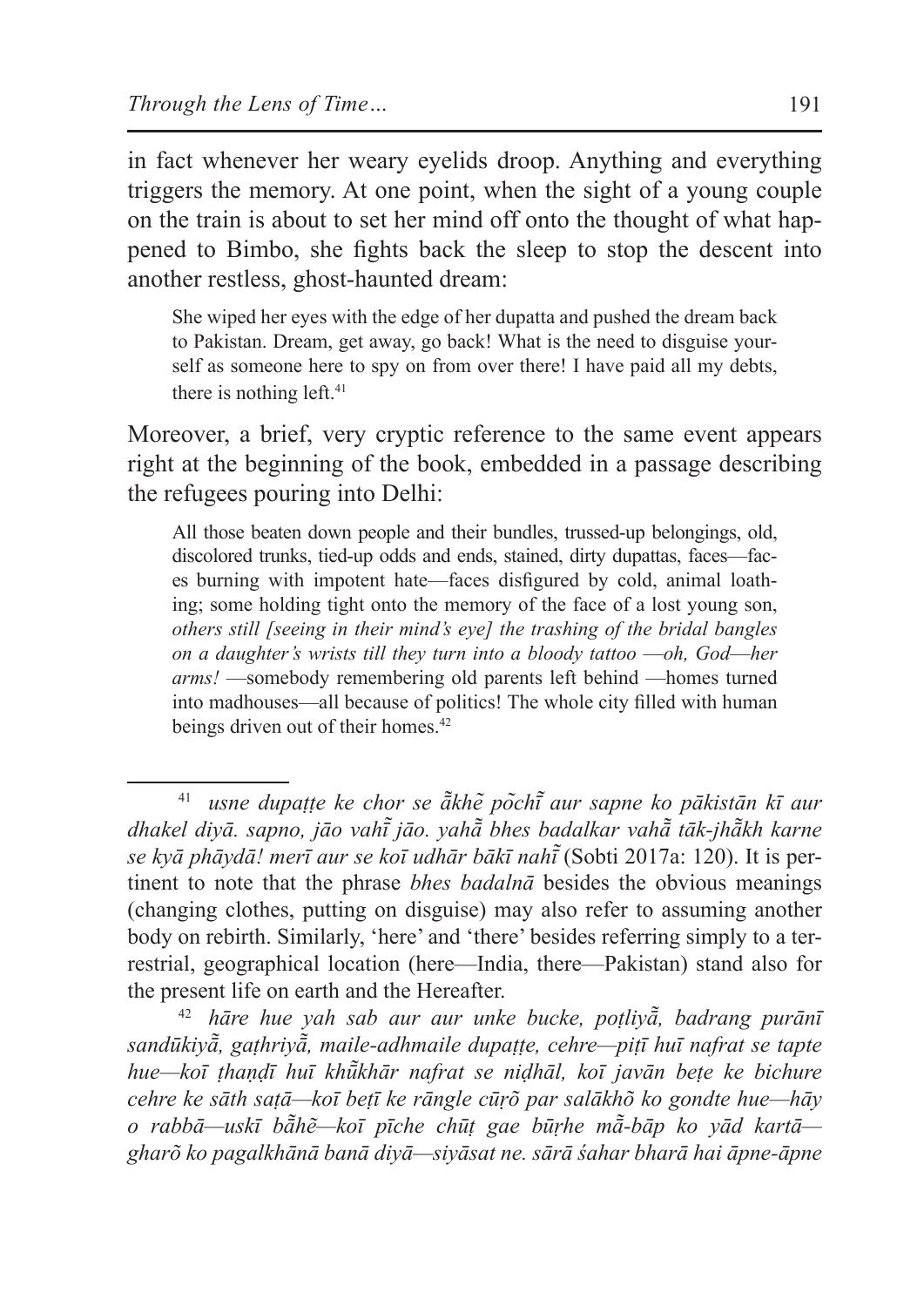The short sentence related to Bimbo's death (but also to the deaths of all other girls who lost their lives in similar circumstances) conjures up the image not only of the abduction and rape, but also seems to indirectly suggest that the hapless parents who survived the massacre were left with the body of their daughter (hence the detailed depiction based on the actual viewing) and had to cremate it, maybe even within the house compound, as it would not have been possible to take it to the cremation ground (this was a frequent occurrence during the riots brought on by the Partition as certain areas and roads would be controlled by one, while the others, by another community). Further, the body of a married woman, whose husband is still alive (thus a *suhāgin*) is usually dressed for the cremation in her bridal clothes or at least covered with her bridal veil (even if she is old). Here, horror of horrors, the young bride goes to her funeral pyre still dressed in her wedding attire. The story, "Don't be afraid, I will protect you", provides further gory details: the arms were cut off to get to the girl's gold bangles.43

Similarly, the narrative presented earlier in "Sikkā badalgayā" / "Times" have changed"<sup>44</sup> re-surfaces, re-worked, in *Gujrāt pākistān se gujrāt hindustān tak*. The travails of Shahni encountered also as one of the chief protagonists of *Zindagīnāmā* and whose character was based on Sobti's grandmother/s, are provided now with a larger, factual backdrop given in a very matter-of-fact voice. We read:

Dadi was at the Emanabad farm. She ran through the fields and reached Roḍhi Sahab gurdwara at night.Younger chacha, Balraj, got left behind. His

*gharõ se phenke gae logõ se* (Sobti 2017a: 12). The italics in the English text are mine. 43 *Aah! One flash of blade and severed, gold-adorned arms fell* 

*to the ground. hāy—ek dhār camkī aur sone se bharī bā͂he͂ kaṭkar nīce gir paṛī* (Sobti 2006a: 116).

<sup>44</sup> "Sikkā badal gayā" in Sobti 2006a: 134–140, translated into English by Jaidev and published in Bhalla 2012: Vol 4: 255–261, under the unchanged title "Sikka Badal Gaya". The very idiomatic title, referenced also in the text, has proved so far impossible to translate adequately.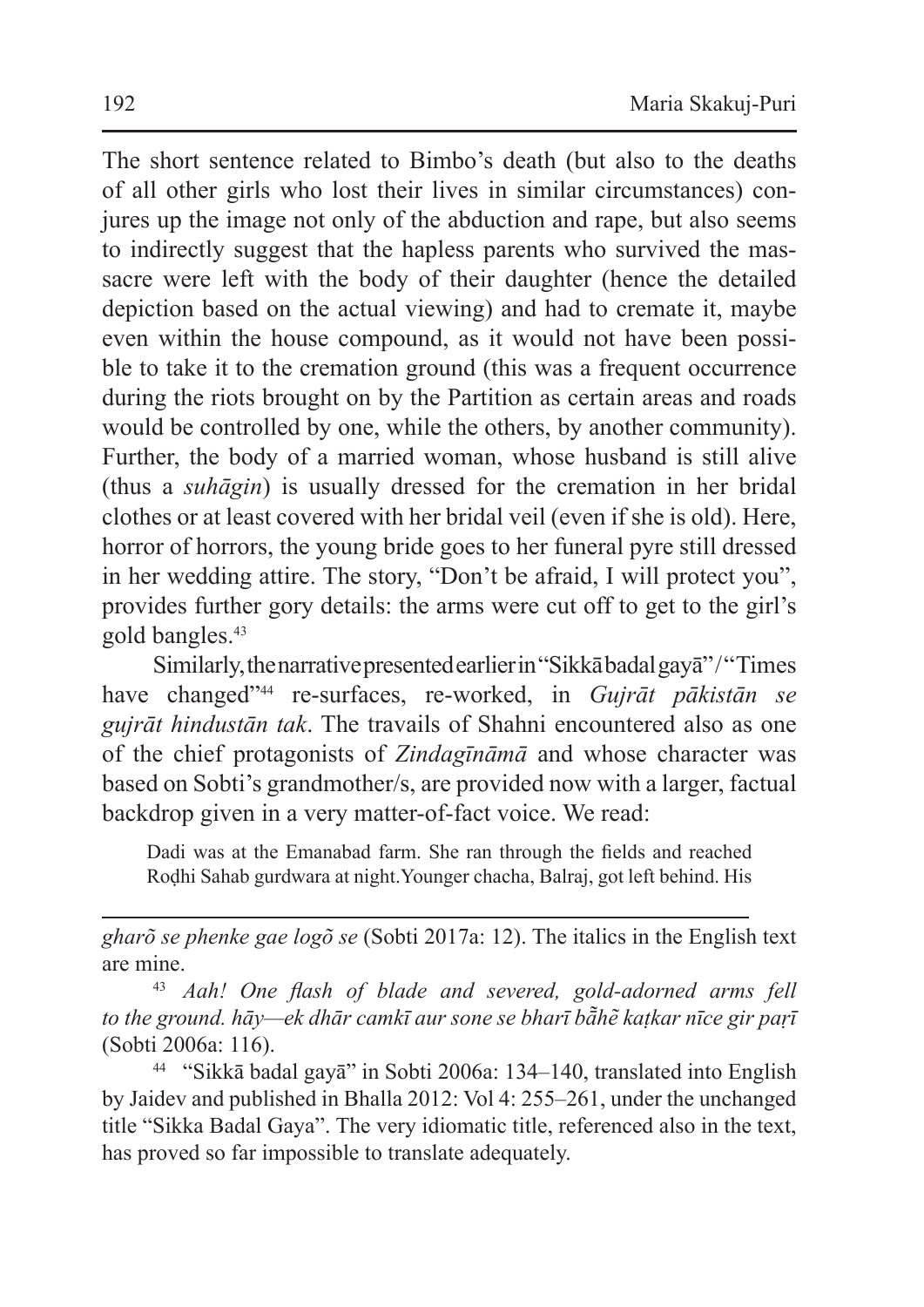legs would not move because of fear. The gun kept at the farm was of no use either. Meanwhile, the mob kept on advancing towards the farm. Maulu, who realized what was happening, got the chacha off the rooftop, hid him in a sack and put the sack on his back. Covering his head and shoulders with a blanket, he carried chacha to his shack. His wife planted herself in front of the mud-stove to cook while Maulu joined the mob in pillage and murder. It was already late night when the crowd dispersed and Maulu once again swung the sack hiding chacha onto his back and taking the back route through the fields reached Roḍhi Sahab gurudwara.

Dadi showered Maulu with her blessings while chacha took out from his pocket the cloth wrapped gun-license and handled it over to Maulu.

Maulu! Give me your hand and take the keys to the stores. Listen, this is my order—now the land and the house are yours. Don't let anybody take it away from you, lad.

Maulu touched dadi's feet and disappeared in the darkness.<sup>45</sup>

This image begs to be juxtaposed with the image of Sobti's maternal grandmother, who came to India with a refugee caravan and by the time of the narrator's brief visit to Bombay has been reduced to an infirm, old woman clutching praying beads in her hand (Sobti 2017a: 141–143).

<sup>45</sup> *dādī emnābād vāle fārm par thī. khetõ kī rāh bhāgī aur ādhī rāt roṛhī sāhib gurudvāre pahũcī./choṭe cacā kalrāj vahī͂ chūṭ gae the. dard se unkī ṭā͂g juṛī thī. fārm par rakhī bandūk unke kisī kām na ā sakī. bhīṛ fārm kī or baṛh rahī thī. khabar pā maulū ne cacā cabāre se utārā. borī mẽ ḍāl apne kãdhe par uṭhā liyā. sir ko khes se dḥãk apnī jhuggī mẽ ḍāl āyā. gharvālī cūlhe ke āge baiṭhī roṭī-sālan pakātī rahī aur maulū bhīṛ ke sāth lūṭ-mār mẽ śāmil rahā. rāt der gae jab bhīṛ titar-bitar ho gaī to maulū ne cacā kā borābuckā kãdhe par ḍālā aur khetõ ke bīc se hokar roṛhī sāhib jā phũcā./dādī ne maulū ko asīsẽ dī͂ aur cācā ne kamīz kī jeb se rūmāl nikāl maulū kī or bandūk kā lāisens baṛhā diyā—maulū apnā hāth idhar karo aur bhaṇḍārghar kī yah lo tāliyā͂—kaul karār samjho, āj se fārm aur ghar tumhārā huā. barkhurdār kisī aur ke hāth mẽ na jāne denā./maulū ne dādī ko pairīpaunā bulāyā aur ãdhere me ojhal ho gayā* (Sobti 2017a: 29–30). In an interview with Kamāl Ahmad (Sobti 2005: 326–340) Krishna Sobti talks about her *nānī*, who did not want to leave the village and who was finally, like Shahni in "Sikkā badal gayā", escorted to a refugee camp by her late husband's friend, and about her dadi, who ran away from the Emnabad farm to the safety of the Rorhi Sahab gurudwara. This interview can be also found in Sobti 2018a: 136–148.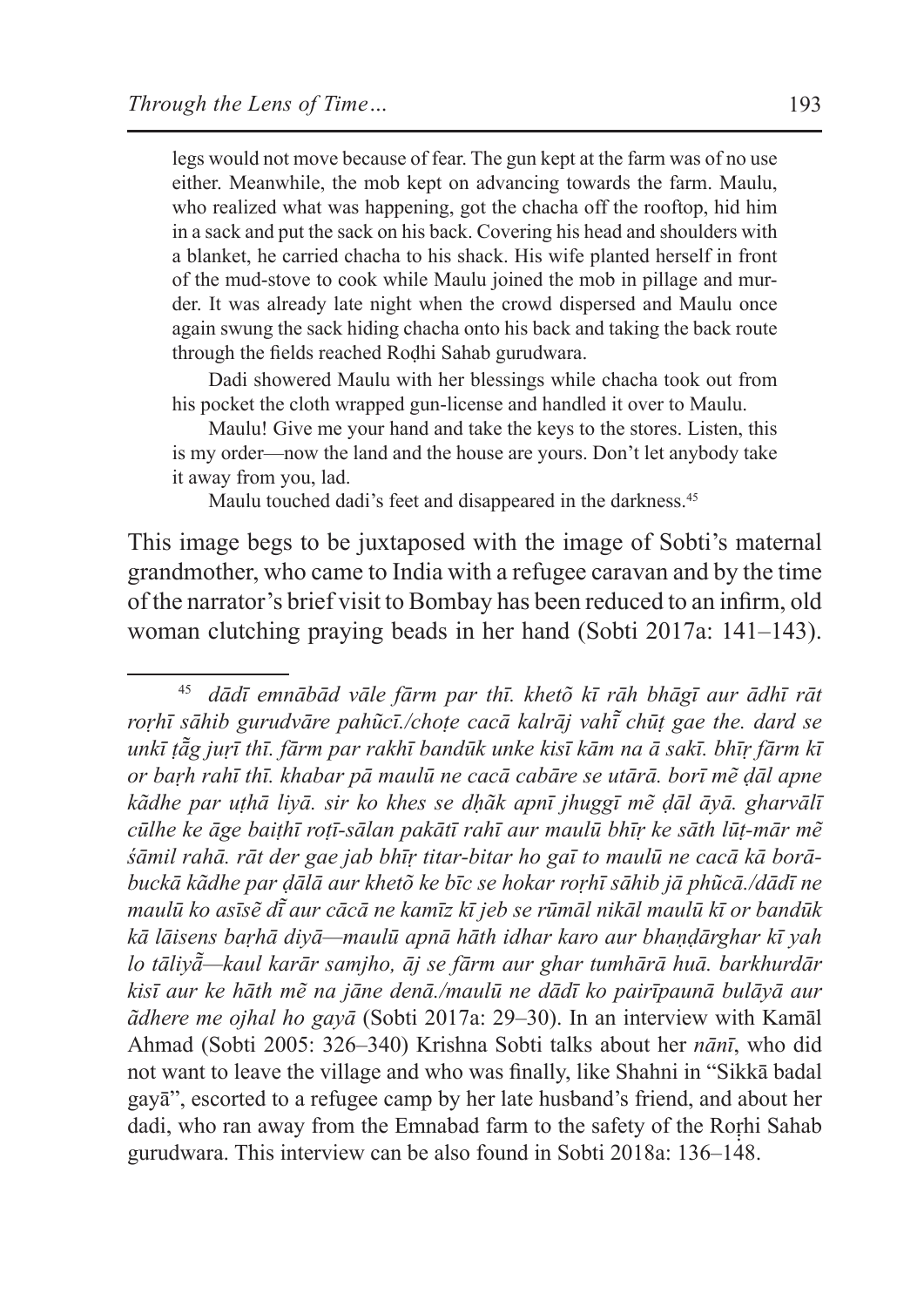However, when the family goes for a picnic on the beach, the narrator recounts how her uncle gently cajoles his sister and the protagonist's maternal grandmother (*nānī*) to sit on the rocks and allow the sea to bathe her: "You were used to bathing every morning in the river, it will lift your spirits" (*har roz dariyā me͂ nahāne vālā tumhārā dil parać jāyegā*) (Sobti 2017a: 152). The strikingly tender turn of the Hindi phrase conveys a host of emotions—love, anguish, care—all focused on the old woman whose world has been turned upside-down. There is nothing but this brief depiction of the sea-side scene to bear witness to her earlier, well-moored life referenced in the opening passage of the 1950 short story mentioned above, "Sikkā badal gayā" / "Times have changed", where we see her alter ego at the riverbank, at dawn:

Shahni slipped out of her clothes placing them to one side, and chanting "Shri…Ram, Shri…Ram", stepped into the water. Filling her cupped palms with water she offered it to the sun, splashed her drowsy eyes and let her body submerge in the river.<sup>46</sup>

I would like to wrap up the discussion of the texts on lend<sup>47</sup> with one last example, this time relating to the narrator's reminiscences of her pre-Partition life in Lahore. I refer here to a fragment that appeared earlier in Sobti's other autobiographical book, *Śabdo͂ ke ālok mẽ / In the Glow of Words*, <sup>48</sup> to be reprinted, almost verbatim (the only significant changes are in the punctuation and spacing of paragraphs/dialogues) in *Gujrāt pākistān se gujrāt hindustān tak.*<sup>49</sup> The passage starts with the words, "My birthday was in February",<sup>50</sup> and recounts the narrator's birthday

<sup>46</sup> *śāhnī ne kapṛe utārkar ek or rakhe aur 'śrīrām, śrīrām' kartī pānī mẽ ho lī. ãjali bharkar sūrya devtā ko namaskār kiyā, apnī unīdī ā͂khõ par chī͂ṭṭe diye aur pānī se lipaṭ gayī*: "Sikkā badal gayā" in Sobti 2006a: 134.

<sup>&</sup>lt;sup>47</sup> I mean here the texts or fragments of texts borrowed by the author from his/her earlier works.

<sup>48</sup> See: Sobti 2005.

<sup>49</sup> In *Śabdo͂ ke ālok me͂* on pp. 88–95, in *Gujrāt pākistān se gujrāt hindustān tak* on pp. 105–115.

<sup>50</sup> *pharwarī me͂ merā janamdin thā.* Most probably the birthday celebration would have taken place in 1946, much before the onset of communal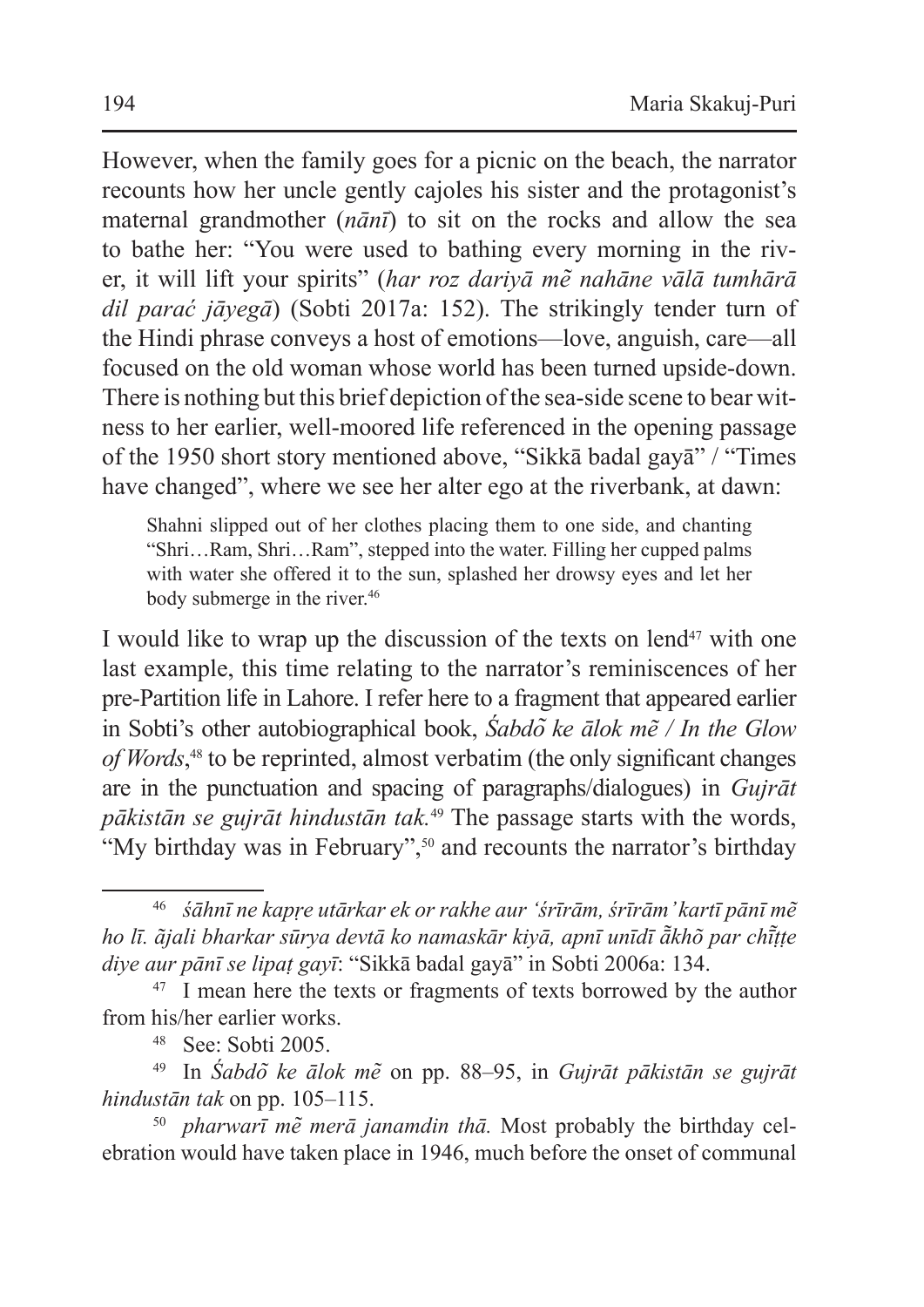celebrations in Lahore, on the bank of Ravi. There is a boat ride and merrymaking, with the usual singing and recitations of poetry. The narrator recites a stanza from Pandit Narendra Sharma's<sup>51</sup> poem: "Those apart today, who knows when will they meet again…" (*āj ke bichuṛe na jāne kab mile͂ge*), which when read in the post-Partition scenario betrays the feeling of a prescient nostalgia. Moreover, the earlier account found in *Śabdo͂ ke ālok mẽ/In the Glow of Words* has an additional sentence missing in the later work—"I never happened to be on the bank of Ravi on my birthday again", $52$  acting as a sort of answer to the last sentence of the preceding paragraph (present in both publications), "I was sad for who knows if I will be able to come here, on this day, again!" (*udās thī ki kyā patā phir isī din yahā͂ ānā ho, na ho!*)

Having analyzed a couple of examples to show that virtually the whole body of Krishna Sobti's writing references itself time and again, I would venture to propose that her latest book has been structured like a labyrinthine web which Deleuze and Guattari<sup>53</sup> would compared to a rhizome.<sup>54</sup> "The rhizome is so constructed that every path can be connected with every other one. It has no center, no periphery, no exit, because it is potentially infinite" (Eco 1985: 57). So is Krishna Sobti's whole oeuvre.

However, besides formal connections based on specific events or the use of protagonists modeled on actual persons drawn from the author's personal life, there is at least one more aspect of Krishna Sobti's writing that knits her literary oeuvre closely together while simultaneously lending affect to the autobiographical composition at

- <sup>52</sup> *apne janamdin par phir kabhī mai͂ rāvī kināre na huī*.
- <sup>53</sup> See: "Introduction: Rhizome" in Deluze and Guattari: 3–28.

riots, for we know that in February 1947 Krishna Sobti was already in Delhi.

<sup>51</sup> Pandit Narinder Sharma (1913–1989) was a poet and a well-known songwriter for Bollywood films.

<sup>&</sup>lt;sup>54</sup> A rhizome is, in botany, a usually underground, horizontal stem of a plant that often sends out roots and shoots from its nodes. Rhizomes may also be referred to as rootstalks.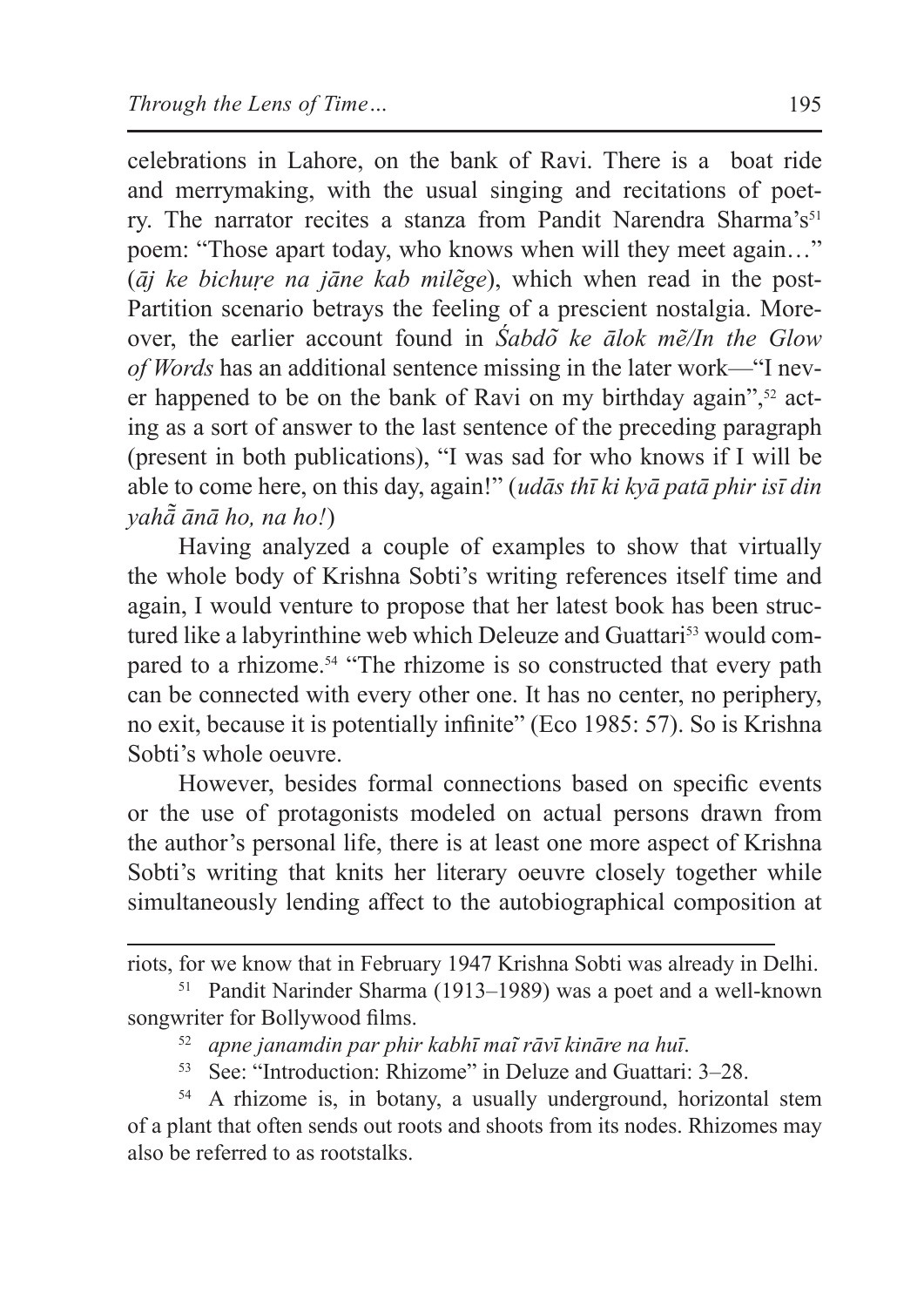hand. I am going to treat the matter very briefly here and to that end would like to examine the opening pages of *Gujrāt pākistān se gujrāt hindustān tak.* The very first unnumbered and untitled chapter opens with a sing-song chant:

Trumpet and drum, hoysha, Yes, yes, my brother, hoysha, The dues were collected, hoysha, The blood has been shed, hoysha, He climbed the gallows, hoysha, Was martyred alright, hoysha, Trumpet and drum, hoysha, Now rule will be ours, hoysha, The crown will be ours, hoysha, Government will be ours, hoysha, Trumpet and drum, hoysha.<sup>55</sup>

Committed readers of Krishna Sobti's work would have already encountered this chant with its veiled reference to Bhagat Singh<sup>56</sup> in an earlier piece of writing which provides an insight both into the author's creative thrust and the context on the chant's use.<sup>57</sup>

<sup>55</sup> *turhī nigāṛā hoiśśā/ o mere bhāī hoiśśā/ hūi kamāī hoiśśā/ khūn bahāyā hoiśśā/ caṛh gae phā͂sī hoiśśā/ hue śahīd hoiśśā/ turhī nigāṛā hoiśśā/ ab rāj milegā hoiśśā/ tāj milegā hoiśśā/ sarkār milegī hoiśśā/ turhī nigāṛā hoiśśā* (Sobti 2017a: 9).

<sup>56</sup> Bhagat Singh (1907–1931), a revolutionary figure of Indian independence movement; tried, convicted and hanged for killing a British officer; known also as 'shahid' or 'martyr'; hero of many ballads and tales in Punjabi.

<sup>57</sup> Refer to the footnote no. 44 above. In the essay "Dillī: naī-purānī" (Sobti 2014c: 327–346) we have the chant with its original context (Sobti 2014c: 331) as reported by the author, followed by a proto-narrative of the events surrounding the Partition and the Independence reworked later in *Gujrāt pākistān se gujrāt hindustān tak*. The first, four-and-half-page long chapter of *Gujrāt pākistān se gujrāt hindustān tak* finds itself also at the opening of a piece of writing titled "Turhī nigāṛā hoī śā" in Sobti's recent book (Sobti 2018b: 35–50). Note two different spellings: *hoiśśā* in *Gujrāt pākistān se gujrāt hindustān* and *hoī śā* in "Turhī nigāṛā hoī śā".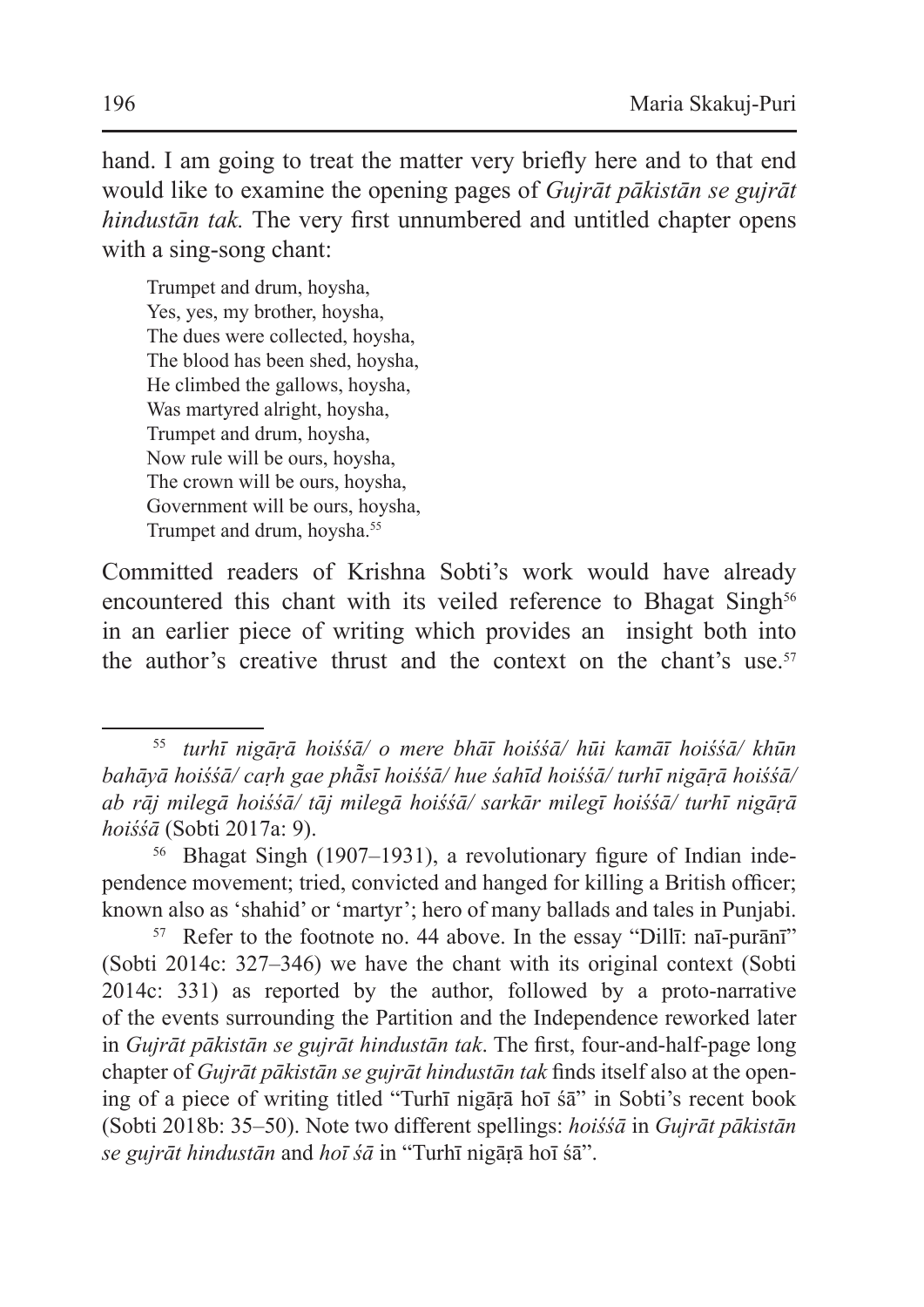Reading now its new, pared down, ascetic version—reading it aloud and in the original—we find ourselves drawn, unwittingly and surreptitiously, into another world: we hear and then see, in our mind's eye, a group of laborers hauling a heavy roll of electrical cable down the road, laboriously synchronizing their movements with a rhythmic chant. The voices float in the air, enter the room. "The throbbing longing and immediacy of the Punjabi ditty bouncing back and forth in the afternoon wretchedness"58 sweeps over the protagonist transporting her back to her Lahore hostel from the place near the window of her present home (in the yet unnamed location). By and by we learn more about the place, the time and the actors: judging from their diction the laborers are from the east Punjab (Lahore? Its whereabouts? What brought them here?); the simple rendition tugs at the protagonist's heart-strings and unlocks a flood of (barely held back?) memories and associations (both at the narrative as well as the retrospective level); the narrator herself is an exile; and yet another group of people is about to embark on a journey that would take them away from their home: "The booming voices of the receding 'hoysha' merged with the sound of horse-hoofs"<sup>59</sup> marking the departure of the next-door neighbours, we read. Thus within the space of a few sentences we are succinctly informed that certain cataclysmic forces seem to be at work forcing people to leave their homes; that some of those displaced are from eastern Punjab (as attested by their accent) with the protagonist somehow identifying with them; that at the same time there are people leaving Delhi to travel in the opposite direction and they are Muslim; that the exodus has engulfed all social classes; and that this turn of events is breaking the most intimate bonds. Moreover, the whole passage masterfully sets forth the protagonist-cum-narrator's position vis-a-vis the situation and reveals her point of view, which informs

<sup>58</sup> *udās-sī dupahriyā ko gũjāte hubbulvatanī ke ye bol mãjhlī ke tanbadan ko lahrā gae* (Sobti 2017a: 9).

<sup>59</sup> *dūr hotī' hoiśśā' kī ghanīlī āvāz ke sāth sahsā ghoṛe kī ṭāp milkar* (...) (Sobti 2017a: 9).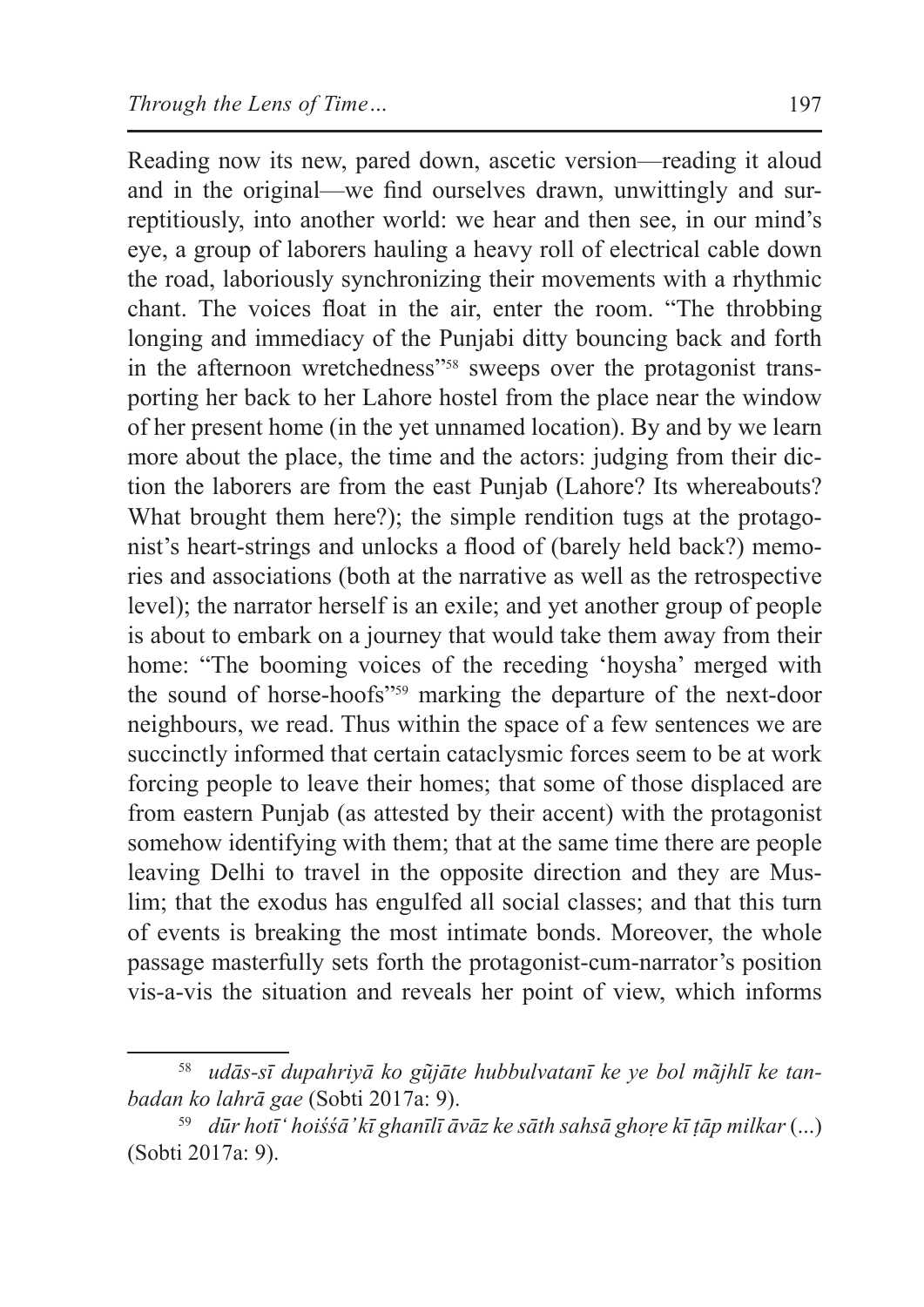the whole book. Very telling is the use of the word *hubbulvatanī* meaning 'the love of one's homeland'.<sup>60</sup> It is a Hindi/Urdu/Hindustani version of the Arabic *hubb-ul-vatan* and the author's recourse to this particular usage shows a need to use a word which would stand out, refuse to be lost between other common sounding words or have its impact watered down. Other words or phrases could have been used, for example, *mātr̥bhūmī kā pyār* or *vatanprastī*, the first meaning 'love of the motherland', the other 'worship of the native land' though now usually translated simply as 'patriotism'. The author, however, most probably needed the love component to be like the love a lover might have had for his lost beloved, with the word itself not threadbare with use. Be that as it may, usually it is the everyday and the familiar that acts as the cultural marker or clue.

Starting with a brief but insightful analysis of Meera Syal's autobiographical novel *Anita and Me*, <sup>61</sup> which is a narrative of a Punjabi girl growing up in England (and whose parents as well as their friends have lived through the Partition), and then moving on to the postmemorial elements embedded in the second generation's cultural productions (both in India and the diaspora), Ananya Jahanara Kabir analyses "the circulation of Punjabi cultural capital" in which, she contends, "crucial role has been played by different genres of music" (Kabir 2004: 172–189). She writes: "I read music as a text in order to elaborate upon that which Meera Syal hints at: music's affective

<sup>61</sup> See Syal 1996.

<sup>60</sup> I have encountered one more use of this term, *hubbulvatanī*, by Krishna Sobti (Sobti 1999a: 142) though I am sure there are more in her oeuvre. There is an interesting exposition on the use of the term *vatan*, given by Krishna Sobti in her interview with Kamāl Ahmad. She says: "You will find it interesting to know that before the Partition [terms such as] *vatan* and *des* were used to denote a regional entity. There would be letters coming from the *des* and people would go to the *des* for holidays." (*āpko dilcasp lagegā yah jānnā kī bãṭvāre se pahle 'vatan' aur 'des' kṣetrīy ikāiyõ ke liye istemāl hotā thā. Des se ciṭṭī ātī thī to log chuṭṭī des jāte the*) (Sobti 2005: 326).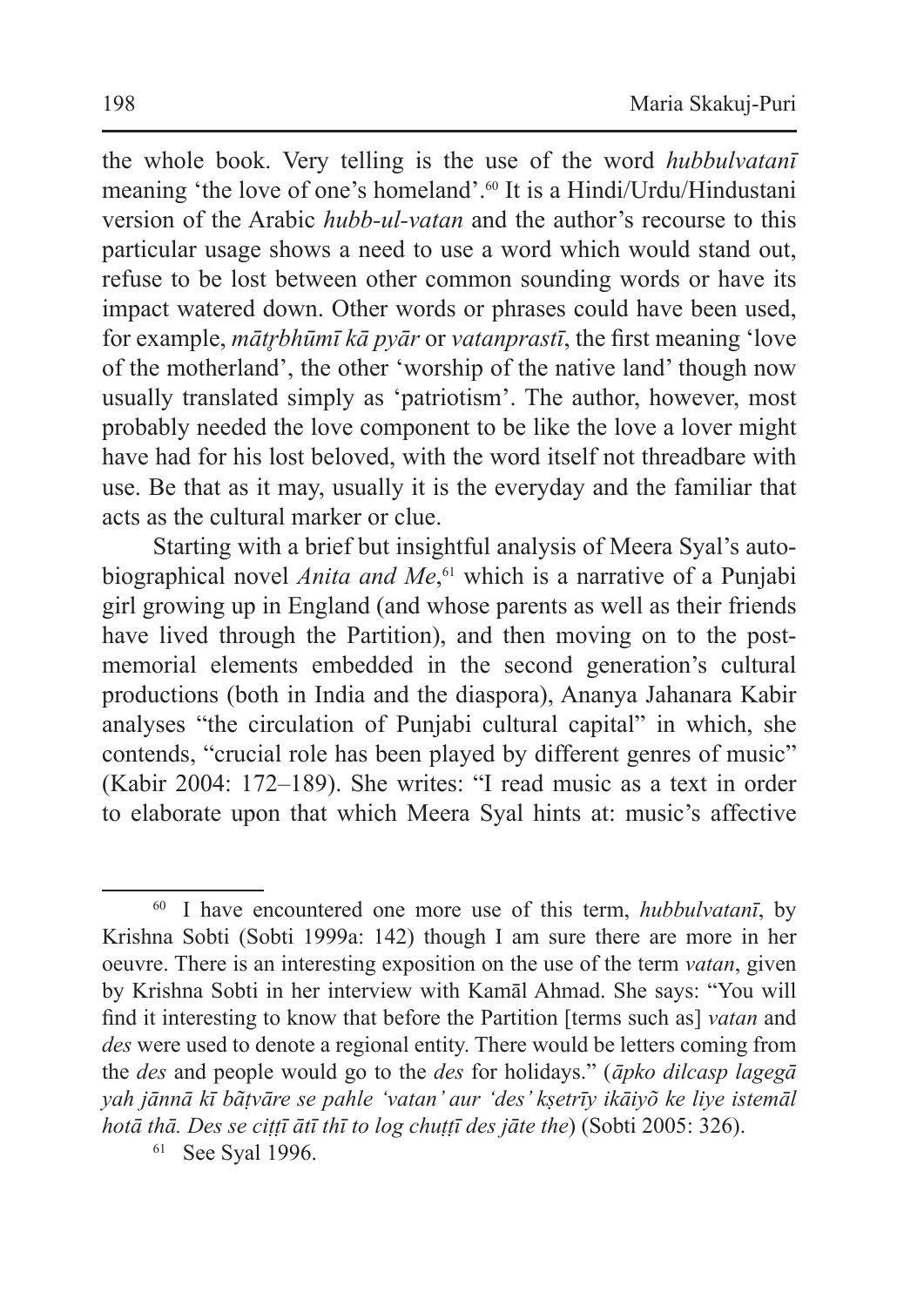power to wrench out of the ordinary and the quotidian, the very wellsprings of loss" (ibid.: 175).

In the opening sequence of *Gujrāt pākistān se gujrāt hindustān tak*, the simple Punjabi ditty wrenches the young protagonist locked-in in the immediacy of the post-Partition moment out of the carefully constructed though yet unstable mental refuge ('place of safety'<sup>62</sup>) while the author-turned-narrator for whom the protagonist is a stand-in, embedded more securely in the removed-from-the-traumatic-event present, surveys the time-capsule instant: she again hears the singsong intonation, feels the touch of the summer afternoon languor (it is once more August, 1947) and is overwhelmed by the rush of memories brought on by the sensory recall. Unsurprisingly, the narration is in the third person allowing for a detached survey of an emotional moment. The use of masterful, stylistic devices, here and further on in the novel, again and again prevents the narrative from slipping into the merely sentimental. "The cultural and historical layers dredged up through musical recall" (Kabir 2004: 182) do assault both the protagonist-cum-narrator and the reader but the whole is mediated by the sense of successfully reworked memories of the Partition trauma and violence. Of such an accomplishment in reworking the trauma Ananya Jahanara Kabir writes:

The transformation of traumatic memory into musical postmemory suggests that memory can become "a repository of the sublime" (VanAlphen 1997: 195) only when that which is remembered is not embedded within an overt narrative. The spatial and conceptual possibilities of diaspora encourage this freeing from story. (Kabir 2004: 183)

Though referring basically to the diaspora, the statement can be applied to Krishna Sobti's latest autobiographical work as well. Never one to speak of her personal experience in a hurry and always careful to present a literary re-worked, well-balanced though still painful reading of the Partition, she manages, as *Gujrāt pākistān se gujrāt hindustān tak* 

<sup>&</sup>lt;sup>62</sup> Smith and Watson call it 'a place of rescue", see Smith and Watson 2012: 614.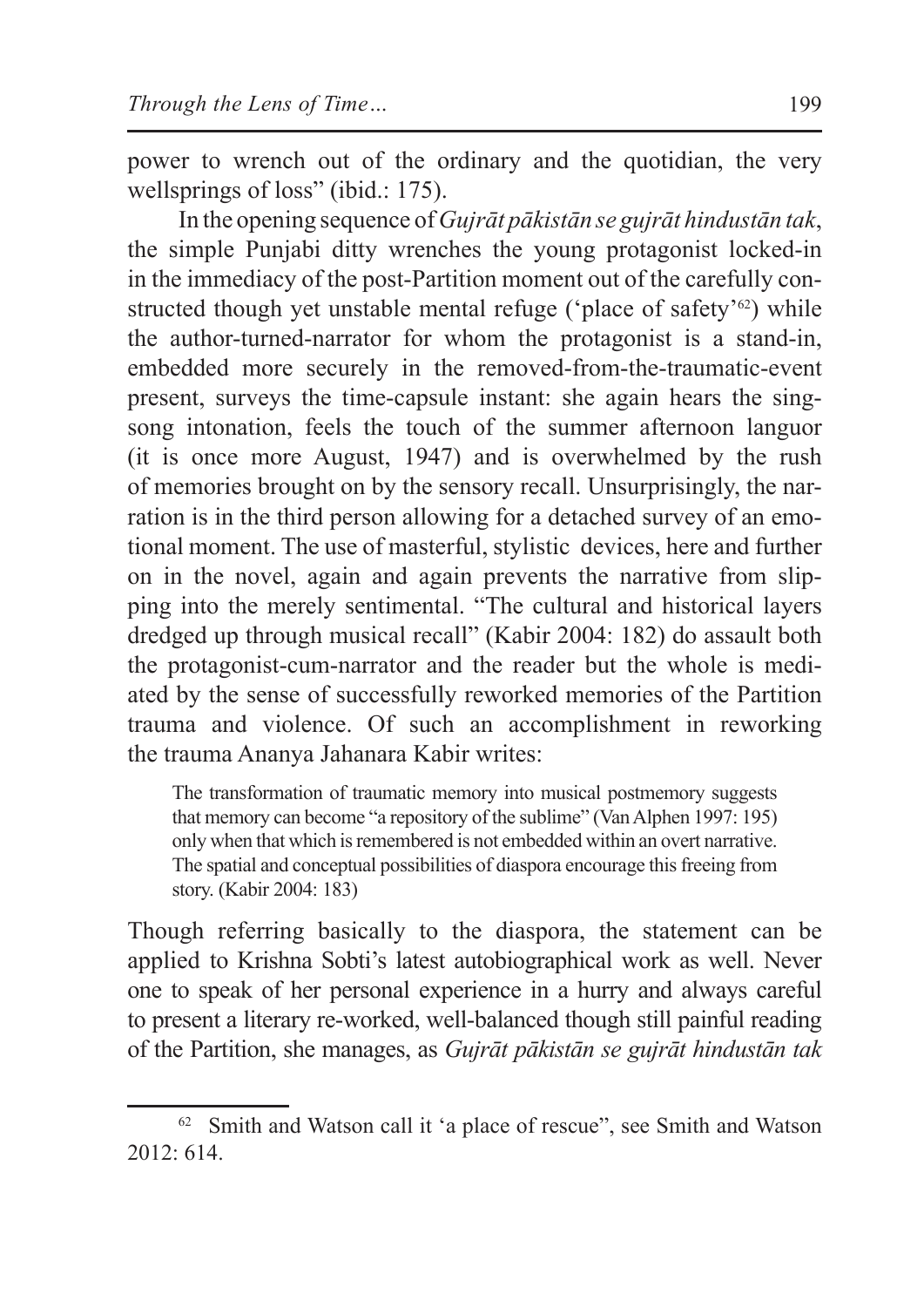shows, to avoid both too graphic a telling or a telling that would appear too detached. By choosing a personal frame located in the past but not concurrent with the upheaval, she skillfully weaves two distinct temporalities into a single narrative and succeeds in showing sensibilities of the protagonist (but also her younger self) filtered through the lens of time. One could venture to say that to achieve this end she consciously builds up a post-memory-like effect by using numerous narrative devises (musical recall, fragmented narrative, transferring of the protagonist's and thus author-narrator's own feelings onto an object to void the affective, $63$  etc.) creating thus a piece of an autobiographical writing<sup>64</sup> portent with grief which yet does not read like a witness account but a story or a novel, its authenticity intact.

## **References**

- (No attribution). Hindi writer Krishna Sobti chosen for Jnanpith Award. In: *The Hindu*, 3 Nov. 2017.
- (No attribution). Krishna Sobti wins Jnanpith Award for her contribution to Hindi literature. In: *Scroll.in*, 3 Nov. 2017.
- Bernard, A. 2010. Forms of Memory: Partition as a Literary Paradigm. In: *Alif: Journal of Comparative Poetics*, 30: *Trauma and Memory*: 9–32.
- Bhalla, A. 1997a. Memory and History on the Partition. In: *IIC Quarterly*,  $24(2-3)$ : 55-79.
- —. 1997b. Memory and History: Krishna Sobti in Conversation with Alok Bhalla. In: G. Sen (ed.). *Crossing Boundries*. New Delhi: Orient Blackswan: 55–78.

<sup>&</sup>lt;sup>63</sup> This is how the suitcase belonging to the narrator traveling to Sirohi and getting off on a desolate station is described: *A tiny hamlet comes into view. I pull out the luggage lying abjectly below the seat and peer through the window.* (*chuṭpuṭ bastī dīkhne lagī thī. sīṭ ke nīce dubkā sahmā paḍā sāmān khī͂ cā aur khiḍkī se bāhar juḍā dī .*) (Sobti 2017a: 22). For the materiality of objects in the narratives of memory and loss in the context of Punjab see Murphy 2012 and Malhotra 2017.

<sup>&</sup>lt;sup>64</sup> I use the term 'autobiographical writing' in the sense proposed by Lambert-Hurley 2018: 55.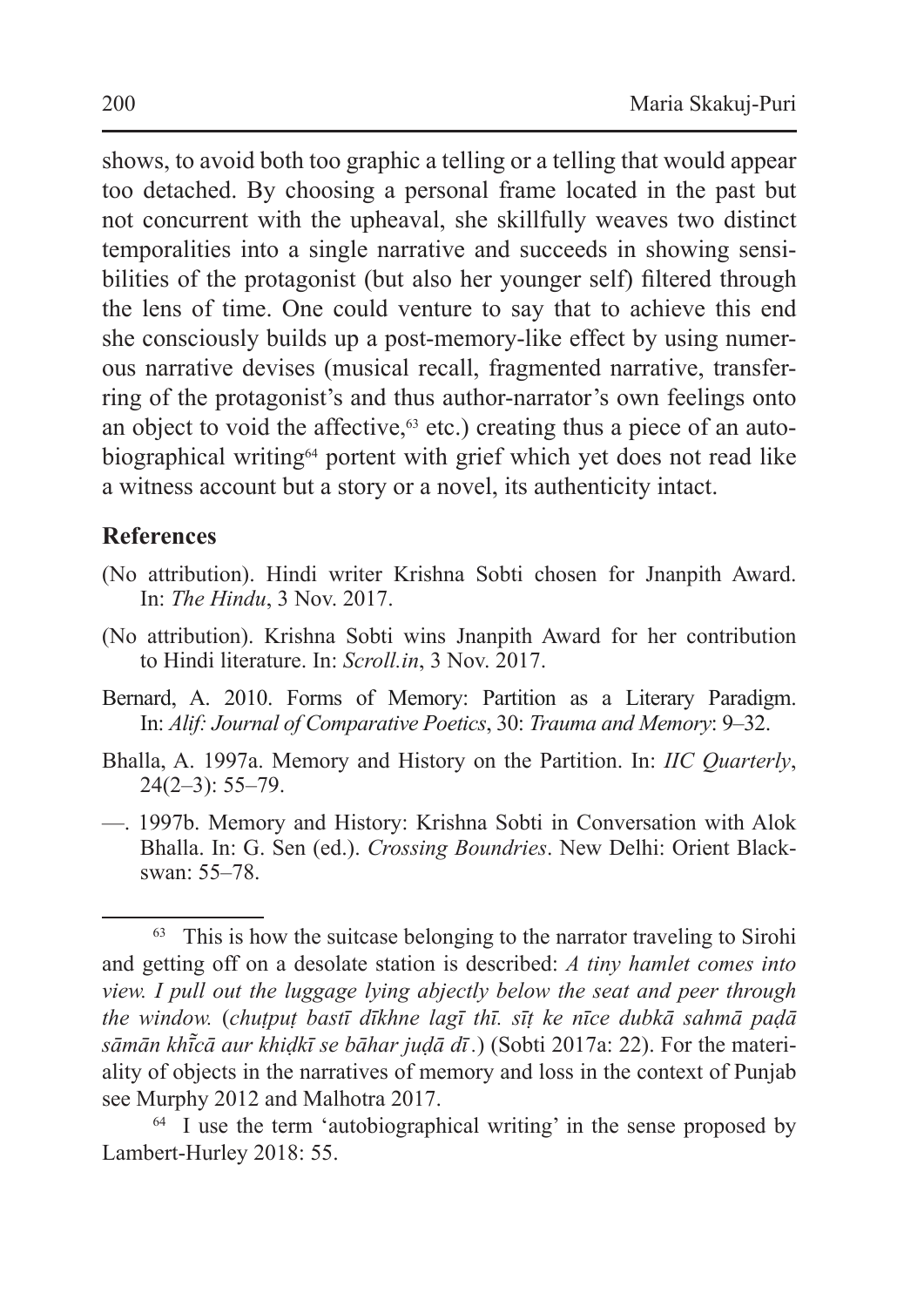- —. 2006. *Partition Dialogues. Memories of a Lost Home*. New Delhi: Oxford University Press.
- —. (ed.) 2012. *Stories about the Partition of India*. Vol. 4. New Delhi: Manohar.
- —. (ed.) 2013. *Stories about the Partition of India*. Vol. 1-3. New Delhi: Manohar [originally published in 1994 in New Delhi by Indus, HarperCollins].
- Bhardwaj, A. 2017. Krishna Sobti on Her Childhood, Days of Independence and the Crisis of Contemporary India. In: *Indian Express*, 18 Jun. 2017.
- Bhartiya, T. and J. Sharma. 1996. Krishna Sobti in Conversation with Tarun Bhartiya and Jayeeta Sharma. In: M. Sharma (ed.). *The Wordsmiths*. New Delhi: Katha: 104–121.
- Browarczyk, M. 2017. Sobti Meets Haśmat. *Ham Haśmat* by Krishna Sobti as an Experiment with Life Writing Form. In: D. Stasik (ed.). *Polish Contribution to South Asian Studies*. Warszawa: Dom Wydawniczy Elipsa: 140–154.
- Butalia, U. 1998. *The Other Side of Silence. Voices from the Partition of India*. New Delhi: Penguin Books India.
- Cavalieri, S. 2017. The Voices of Krishna Sobti in the Polyphonic Canon of Indian Literature. In: R. Ciocca and N. Srivastava (eds.). *Indian Literature and the World: Multilingualism, Translation, and the Public Sphere*. London: Palgrave Macmillan. (Kindle Edition. Kindle Location: 3148–3628).
- Ciocca, R. and N. Srivastava (eds.). 2017. *Indian Literature and the World: Multilingualism, Translation, and the Public Sphere*. London: Palgrave Macmillan.
- Cleary,J. 2002. *Literature, Partition and theNation State*. Cambridge: Cambridge University Press. https://dx.doi.org/10.1017/CBO9780511483110.
- Das, V. 2000. The Act of Witnessing. Violence, Poisonous Knowledge and Subjectivity. In: V. Das et al. (eds.). *Violence and Subjectivity*: Berkeley: University of California Press: 205–225.
- Deleuze, G. and F. Guattari. 2005 [1st published in English 1988]. *A Thousand Plateaus*. (Trans. by Brian Massumi). London–New York: Continuum.
- Dutt, N. 2016. Gurdial Singh (1933–2016): Man who Gave Punjabi Fiction its First Dalit Hero. In: *Hindustan Times*, 17 Aug. 2016.
- —. 2017. Grand Writer of Many Seasons. In: *Hindustan Times*, *Chandigarh*, 11 Nov. 2017.
- Eco, U. 1985. *Reflections on the Name of the Rose*. (Trans. by William Weaver). London: Secker & Warburg.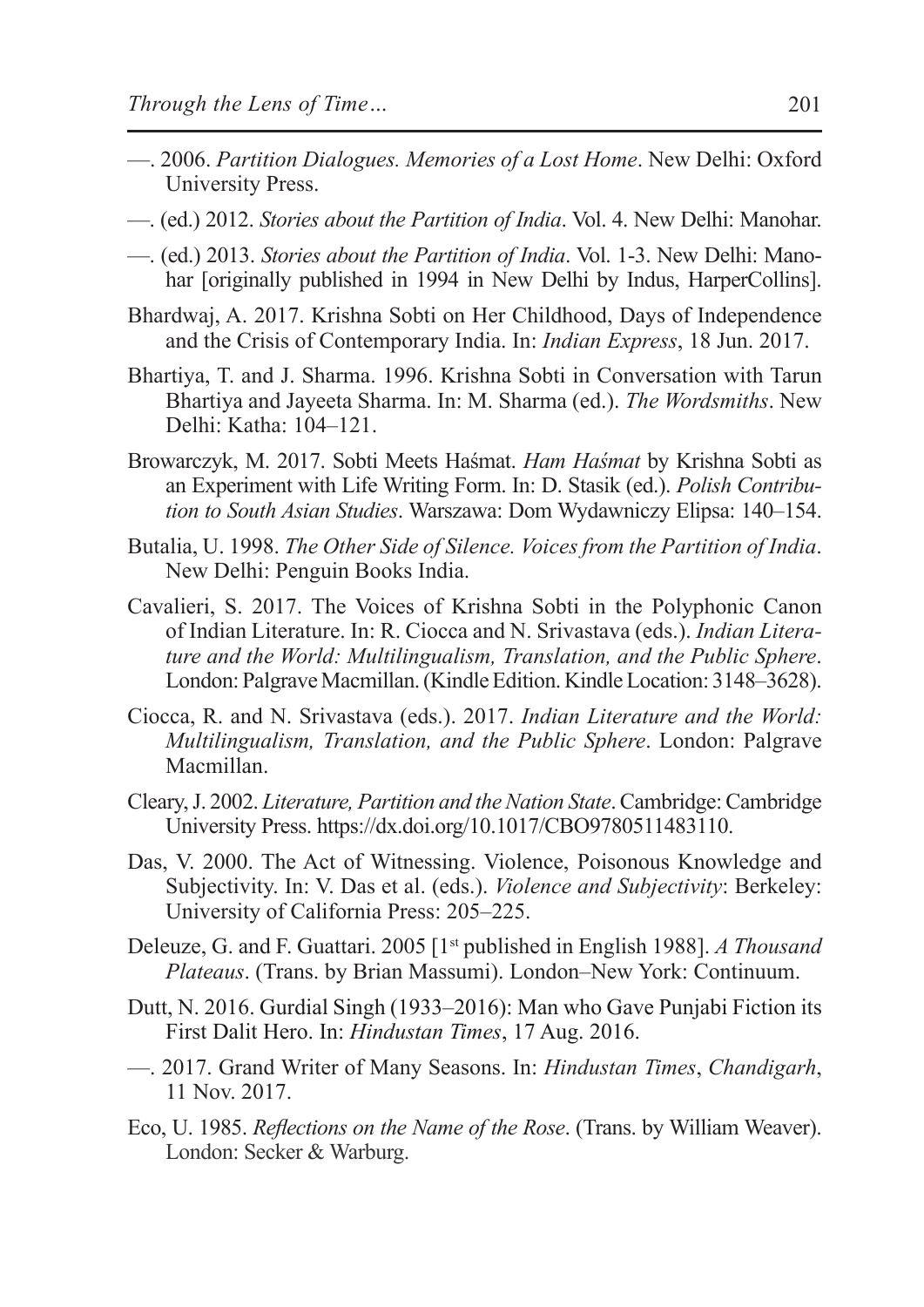- Gupta, T. 2016. Singular and Plural: Krishna Sobti's Unique Picture of a Less Divided India. In: *Caravan Magazine*, 1 Sep. 2016*.*
- Hasan, M. (ed.). 1995. *India Partitioned: The Other Face of Freedom*. Delhi: Roli Books.
- Jain, N. 2011/2015. *Kathā-samay mẽ tīn hamsafar*. New Delhi: Rajkamal Paperbacks.
- Kabir, A. J. 2004. Musical Recall: Postmemory and the Punjabi Diasora. In: *Alif: Journal of Comparative Poetics*, 24: *Archeology of Literature: Tracing the Old in the New*: 172–189.
- Kāliyā, R. 2015. *Mere hamkalam*. New Delhi: Kitābvāle.
- Kuruvilla, E. 2016. Hindi is an Epic Language: Krishna Sobti. In: *Mint*, 13 May 2016.
- Lambert-Hurley, S. 2018. *Elusive Lives. Gender, Autobiography, and the Self in Muslim South Asia*. Stanford: Stanford University Press.
- Malhotra, A. 2017. *Remnants of a Separation: A History of the Partition through Material Memory*. New Delhi: HarperCollins.
- Manto, S. H. 1997. *Mottled Dawn*. London: Penguin Books.
- —. 2004. *Black Margins*. New Delhi: Katha.
- Mastur, K. 2018. *The Woman's Courtyard*. (English translation from the Urdu original, *Āngan*, by Daisy Rockwell). New Delhi: Penguin.
- Menon, R. and K. Bhasin. 1998. *Borders and Boundaries*. New Delhi: Kali for Women.
- Murphy, A. 2012. *The Materiality of the Past: History and Representation in Sikh Tradition*. New York: Oxford University Press. https://dx.doi.org/ 10.1093/acprof:oso/9780199916276.001.0001.
- Pushpa, M. 2012. *Guṛiyā bhītar guṛiyā*. New Delhi: Rajkamal Prakashan.
- Sen, G. (ed.). 1997. *Crossing Boundries*. New Delhi: Orient Blackswan.
- Sharma, M. (ed.). 1996. *The Wordsmiths*. New Delhi: Katha.
- Sharma, N. D. 2015. *Śabd paraspar. Kṛṣṇā Sobtī ke raćnātmak avdān par kẽdrit*. New Delhi: Rajkamal Prakashan.
- Sieklucka, A. 2007. Women's Chastity—Men's Honour. Violence Against Women in the Partition Hindi and Panjabi Short Story. In: *Rocznik Orientalistyczny*, 60(2): 334–342.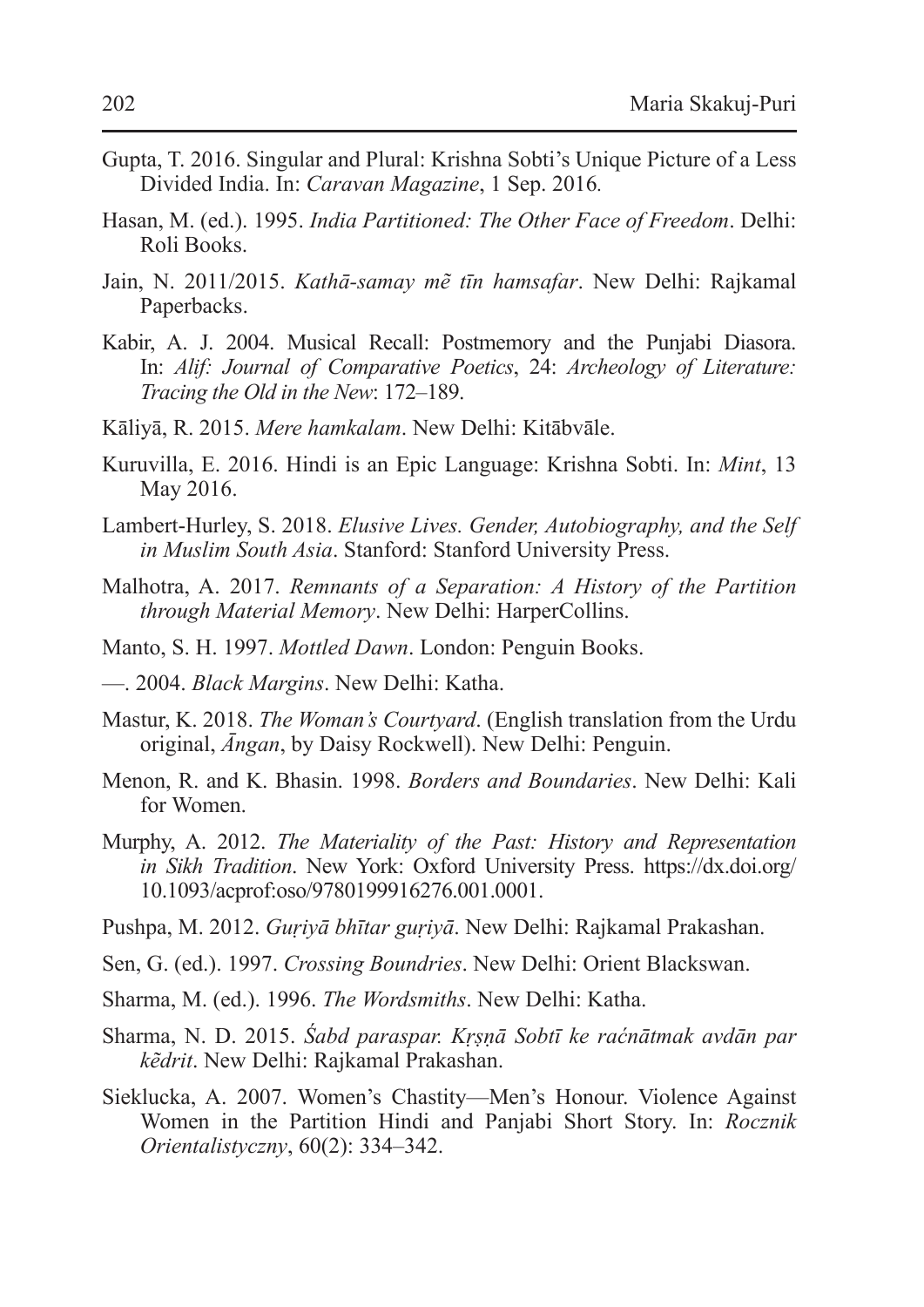- Skakuj-Puri, M. 2017. Writing the Self: Literary Strategies in Dalip Kaur Tiwana's Autobiographical Writings. In: D. Stasik (ed.). *Polish Contribution to South Asian Studies*. Warszawa: Dom Wydawniczy Elipsa: 128–139.
- Smith, S. and J. Watson. 2005. The Trouble with Autobiography: Cautionary Notes for Narrative Theorists. In: J. Phelan and P.J. Rabinowitz. *A Companion to Narrative Theory*. Malden, MA–Oxford: Blackwell Publishing: 356–371.
- —. 2012. Witnessing or False Witnessing? Metrics of Authenticity, Collective I-Formation, and the Ethic of Verification in First-Person Testimony. In: *Biography*, 35(4): 587–623. https://dx.doi.org/10.1353/bio.2012.0047.
- Sobti, K. 1999a [1st published 1977]. *Ham haśmat*. Vol. 1. New Delhi: Rajkamal Prakashan.
- —. 1999b. *Ham haśmat*. Vol. 2. New Delhi: Rajkamal Prakashan.
- —. 2002. *Listen Girl!*. (English trans. of *Ai laṛkī* by Shivanath). New Delhi: Katha.
- —. 2003a. Shammmojaan's Freedom. In: S. Rai (ed. and trans.). *Hindi. Handpicked Fiction*. New Delhi: Katha.
- —. 2003b. *The Heart Has Its Reasons*. (English trans. of *Dil-o-danis* by Reema Anand). New Delhi: Katha.
- —. 2005. *Śabdo͂ ke ālok me͂*. New Delhi: Rajkamal Prakashan.
- —. 2006a. *Badlo͂ ke ghere*. New Delhi: Rajkamal Prakashan.
- —. 2006b. *Dil-o-daniś*. New Delhi: Rajkamal Prakashan.
- —. 2007/2012a. *Memory*'*s Daughter*. (English trans. of *Dār se bićhuṛī* by Smitha Bharti and Meenakshi Bhardwaj). New Delhi: Katha*.*
- —. 2007/2012b. *To Hell with You Mitro*. (English trans. of *Mitro Marjānī* by Gita Rajan and Raji Narasimhan). New Delhi: Katha.
- Sobti, K. and B. V. Krishna. 2007. *Sobtī vaid samvād. Lekhan aur lekhak*. New Delhi: Rajkamal Prakashan.
- Sobti. K. 2008. *Sunflowers of the Dark*. (English trans. of *Sūrajmukhī a͂dhere ke* by Pamela Mansi). New Delhi: Katha.
- —. 2009a. *Jainī maharbān siṃh*. New Delhi: Rajkamal Prakashan.
- —. 2009b. *Mitro marjānī*. New Delhi: Rajkamal Prakashan.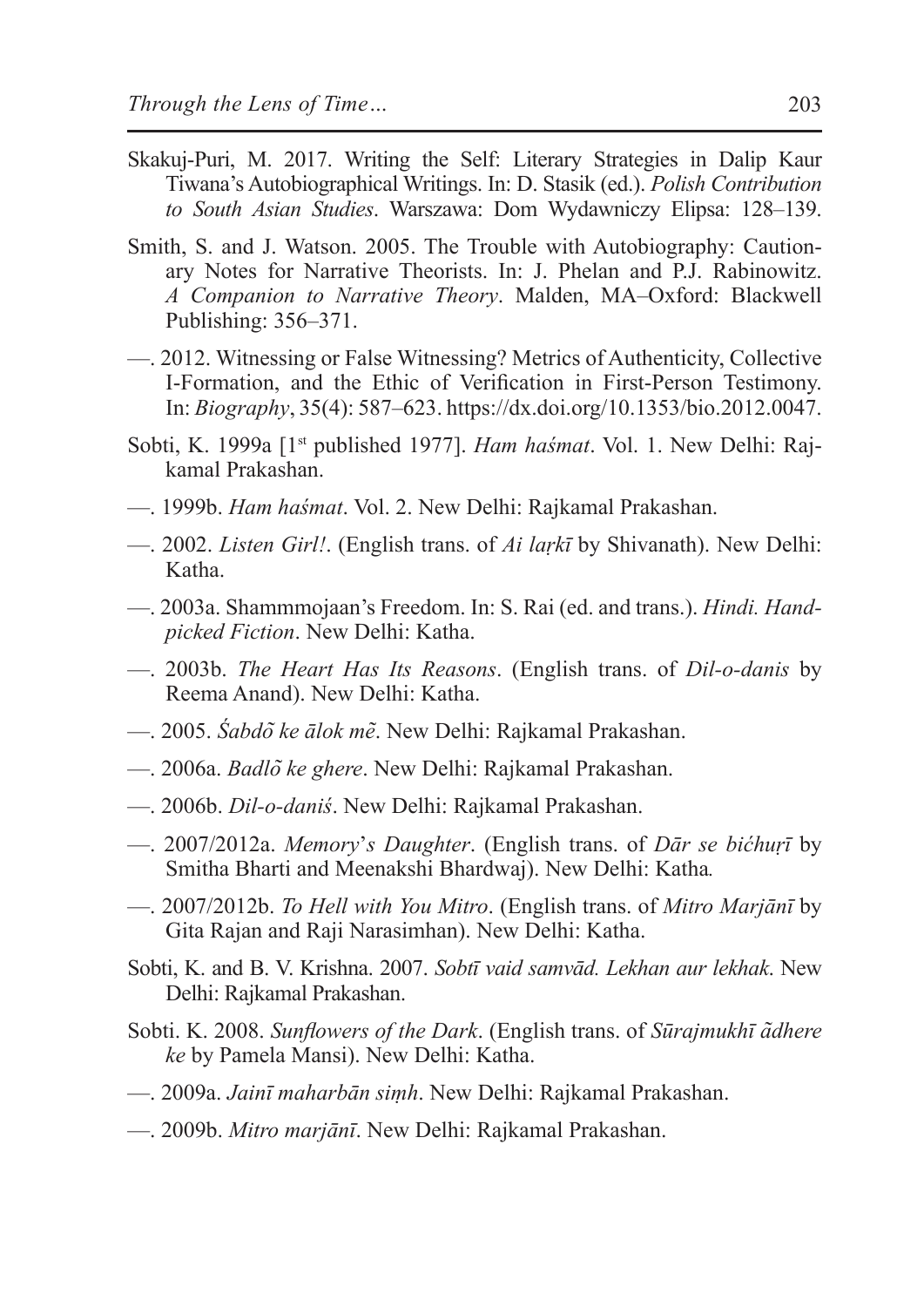- —. 2012c. *Dār se bichuṛī*. New Delhi: Rajkamal Prakashan.
- —. 2012d. *Ai laṛkī*. New Delhi: Rajkamal Prakashan.
- —. 2012e. *Ham haśmat.* Vol. 3. New Delhi: Rajkamal Prakashan.
- —. 2012f. *Buddh kā kamaṇḍal laddākh*. New Delhi: Rajkamal Prakashan.
- —. 2012g. *Sikkā badal gayā*. In: A. Bhalla (ed.). 2012. *Stories about the Partition of India*. Vol. 4. New Delhi: Manohar.
- —. 2013. *The Music of Solitude*. (English trans. of *Samay Sargam* by Vasudha Dalmia). New Delhi: HarperParenial.
- —. 2014a. *Samay sargam*. New Delhi: Rajkamal Prakashan.
- —. 2014b. *Tin pahāṛ*. New Delhi: Rajkamal Prakashan.
- —. 2014c [1st published in 1989]. *Sobtī ek sohbat*. New Delhi: Rajkamal Prakashan.
- —. 2015. *Sūrajmukhī a͂dhere ke*. New Delhi: Rajkamal Prakashan.
- —. 2016a. *Zi͂dagīnāmā*. New Delhi: Rajkamal Prakashan.
- —. 2016b. *Zindaginama*. (English trans. of *Zi͂dagīnāmā* by Neer Kanwal Mani and Moyna Mazumdar). New Delhi: Harper Collins.
- —. 2016c. *Yāro͂ ke yār*. New Delhi: Rajkamal Prakashan.
- —. 2017a. *Gujrāt pakistān se gujrāt hindustān tak*. New Delhi: Rajkamal Prakashan.
- —. 2017b. *Muktibodh: ek vyaktitv sahī kī talāś mẽ*. New Delhi: Rajkamal Prakashan.
- —. 2018a. *Lekhak kā jantan͂tr: kr̥ṣna sobtī se sākṣātkār*. New Delhi: Rajkamal Prakashan.
- —. 2018b. *Mārfat Dillī*. New Delhi: Rajkamal Prakashan.
- Soni, C. 2017. Irreverent Rebel and Free Thinker. In: *National Herald*, 12 Nov. 2017.
- Stasik, D. (ed.). 2017. *Polish Contribution to South Asian Studies*. Warszawa: Dom Wydawniczy Elipsa.
- Strelkova, G. 2011. Unknowable or Comprehensible—Two Attitudes to Life and Death in Modern Hindi Prose. In: *Orientalia Suecana*, 60: 71–82.